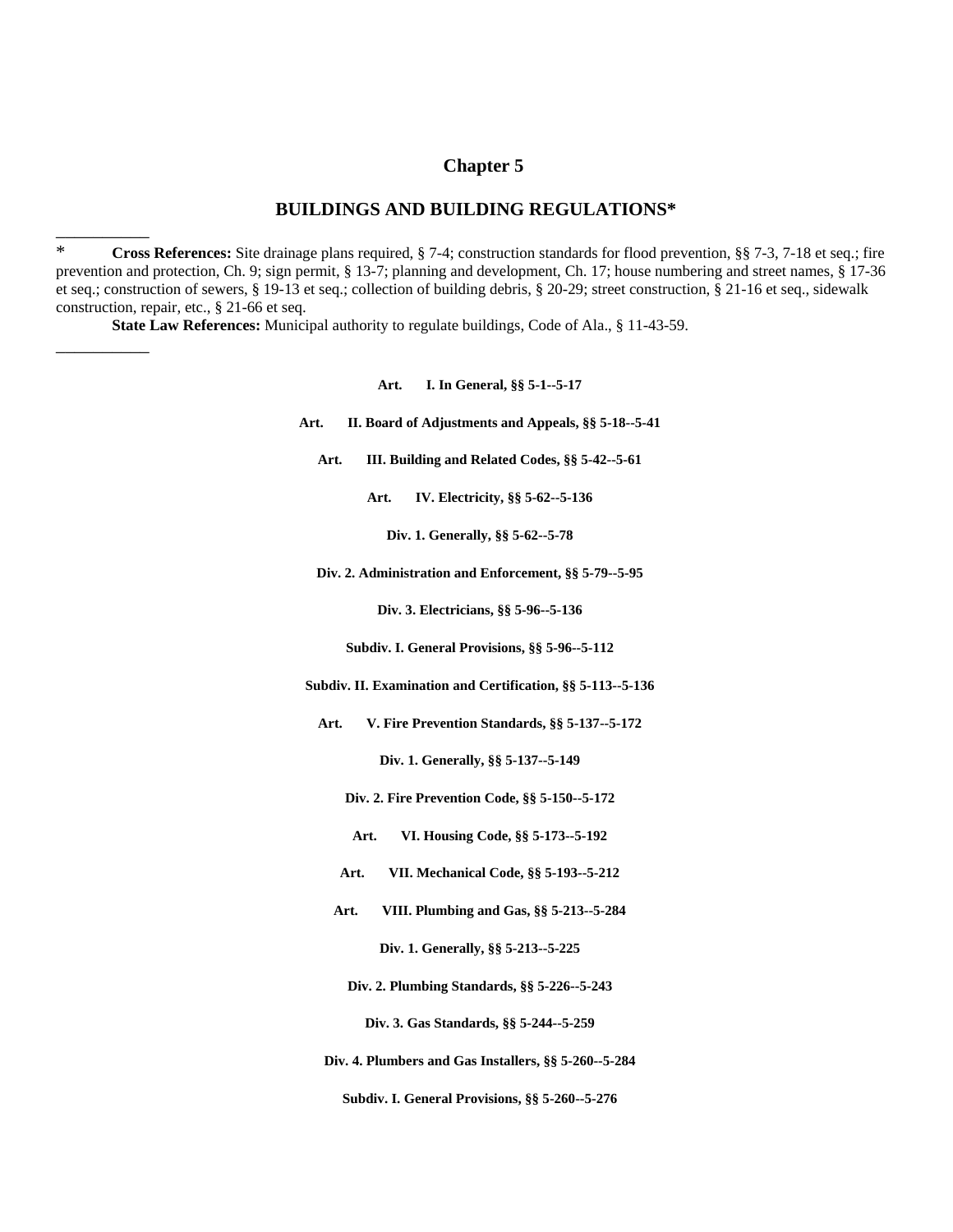## **ARTICLE I.**

## **IN GENERAL**

### **Sec. 5-1. Furnishing utilities to premises where no permit for structure.**

It shall hereafter be unlawful for any utility corporation holding a franchise for the distribution of natural gas, water, or electric power within the corporate limits of the city, or for any agent, officer or employee of any such utility corporation, to furnish any natural gas, water, or electric power to any unimproved tract of real property in the city for use by the owner of such tract in or about any structure to be erected or being erected on such tract unless and until the building inspector shall have certified on such utility corporation that the owner of the tract has secured from the city a permit for the erection of such structure or improvements. However, this section shall not apply in instances in which no building permit is required for the erection of the improvements. Further, this section shall not apply in instances in which a meter or meters has already been set on such tract of real property and such utility services furnished or provided for by contract with the owner. (Code 1956, § 16A-1)

**Cross References:** Franchises listed, App. A.

### **Sec. 5-2. Working times in single-family. commercial and multifamily districts.**

 (a) No construction work, including any site preparation work, any assembly, erection, demolition, alteration, repair or similar activity, or the operation of any construction equipment which is attended by noise shall begin before 7:00 a.m. on any construction project in a single-family neighborhood or in any commercial or multifamily district that is adjacent to a single-family neighborhood. No construction work as described above shall begin before 6:00 a.m. on any construction project in commercial or multifamily districts not adjacent to single-family subdivisions. No construction work as described above shall continue after 7:00 p.m. on any construction project.

 (b) Work on construction projects that is not attended by noise and which does not, disturb, annoy, injure or endanger the comfort, repose, health, peace or safety of reasonable persons of ordinary sensibilities may be performed at any time. Examples of such work include painting, cleaning and similar activities.

(c) This section shall not apply to the normal operation of domestic power tools by home occupants.

 (d) This section shall not apply to emergency work by public service utilities and government entities.

 (e) This section shall not apply to construction work on public projects including, but not limited to, the excavation and repair of streets and highways authorized by the city manager.

 (f) In the case of urgent necessity, the city manager may permit construction work and the operation of construction equipment to continue between the hours of 7:00 p.m. and 7:00 a.m. Such permit may be granted upon application being made for a period not to exceed five (5) days and may be renewed for periods up to five (5) days.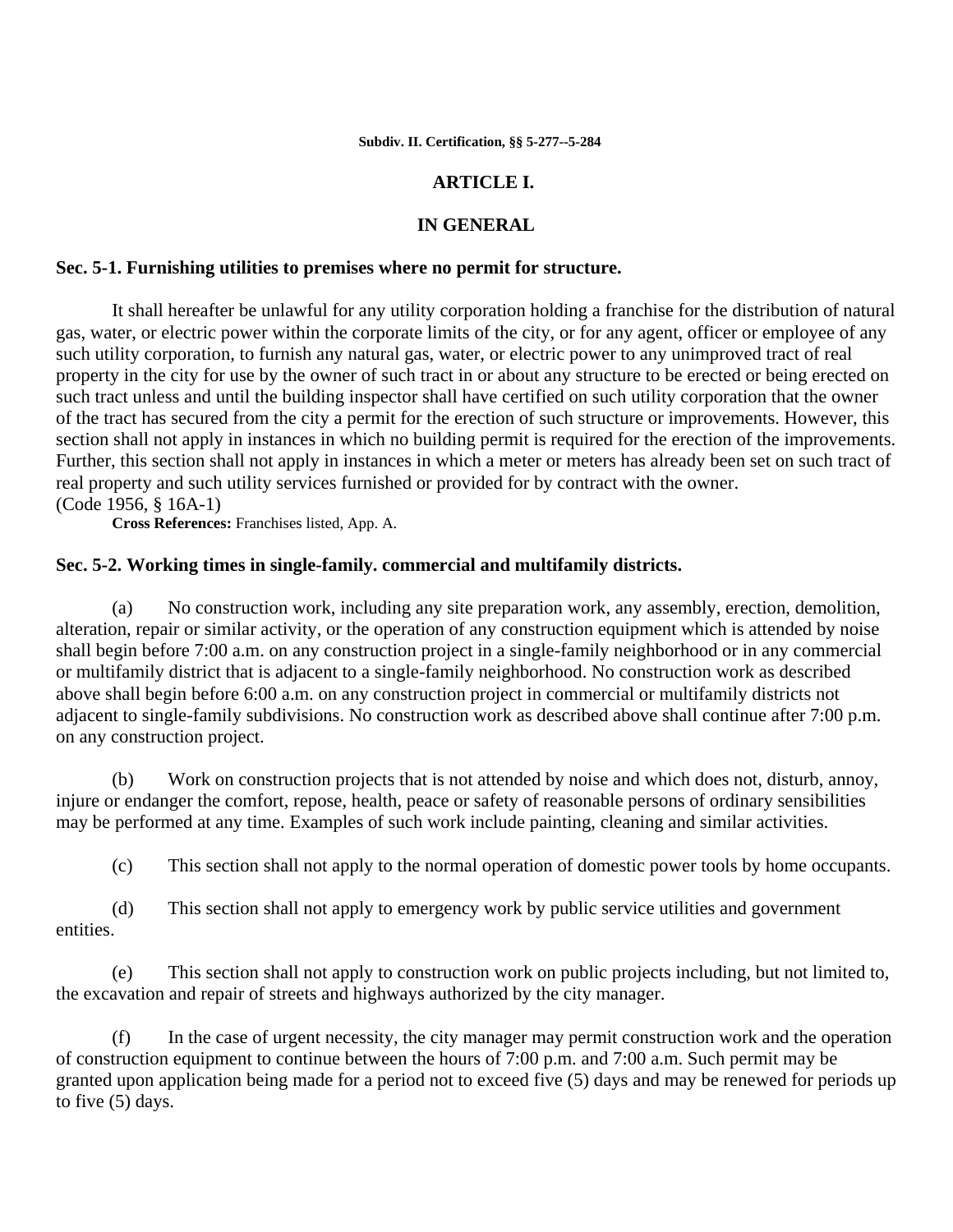(g) Any person in violation of this section of the City of Auburn Code will be subject to penalties as set forth in section 1-9 of that Code.

(Ord. No. 1367, § 4, 10-2-90; Ord. No. 1548, § 4, 10-4-94; Ord. No. 1703, § 1, 6-3-97; Ord. No. 2526, § 1, 12-4-07)

**Editors Note:** Ord. No. 1367, §§ 4--6, adopted Oct. 2, 1990, amended the Code by adding provisions designated as §§ 5-48--5-50, which provisions have been redesignated by the editor as §§ 5-2--5-4 for purposes of classification.

## **Sec. 5-3. License and bond for general contractors.**

Every person engaged as a general contractor in the business of construction in the city shall apply for and shall be issued a license upon the applicant's paying the license fee and furnishing a bond in the sum of five thousand dollars (\$5,000.00).

(Ord. No. 1367, § 5, 10-2-90)

**Note:** See editor's note following § 5-2.

### **Sec. 5-4. Certificate of occupancy.**

The building official shall issue a certificate of occupancy at the completion of the work for which a building permit has been issued if, after inspection, it is found that such work complies with the provisions of this chapter. A certificate may be withheld pending completion of related areas of work (plumbing, mechanical, electrical, gas) at the same location. A conditional certificate of occupancy may be issued when non-life or health threatening items need to be completed. This conditional certificate of occupancy will state items to be completed, time given to complete such items, and penalties for failure to meet all conditions. (Ord. No. 1367, § 6, 10-2-90)

**Note:** See editor's note following § 5-2.

**Secs. 5-5--5-17. Reserved.**

## **ARTICLE II.**

### **BOARD OF ADJUSTMENTS AND APPEALS**

#### **Sec. 5-18. Established; publications to be interpreted by the board.**

There is hereby created and established a board to be called the building board of adjustments and appeals which board shall hear appeals from interpretations of the building official interpreting the following codes: International Building Code, International Residential Code, International Plumbing Code, International Mechanical Code, International Fuel Gas Code, International Existing Building Code, International Fire Code, International Property Maintenance Code, Standard Unsafe Building Abatement Code and the National Electrical Code.

(Ord. No. 1097, § 1, 9-21-82; Ord. No. 1375, § 1, 10-2-90; Ord. No. 2165, § 1, 10-21-03; Ord. No. 2206, § 1, 3-16-04)

### **Sec. 5-19. Membership.**

The board of adjustments and appeals shall consist of five (5) members to be composed of the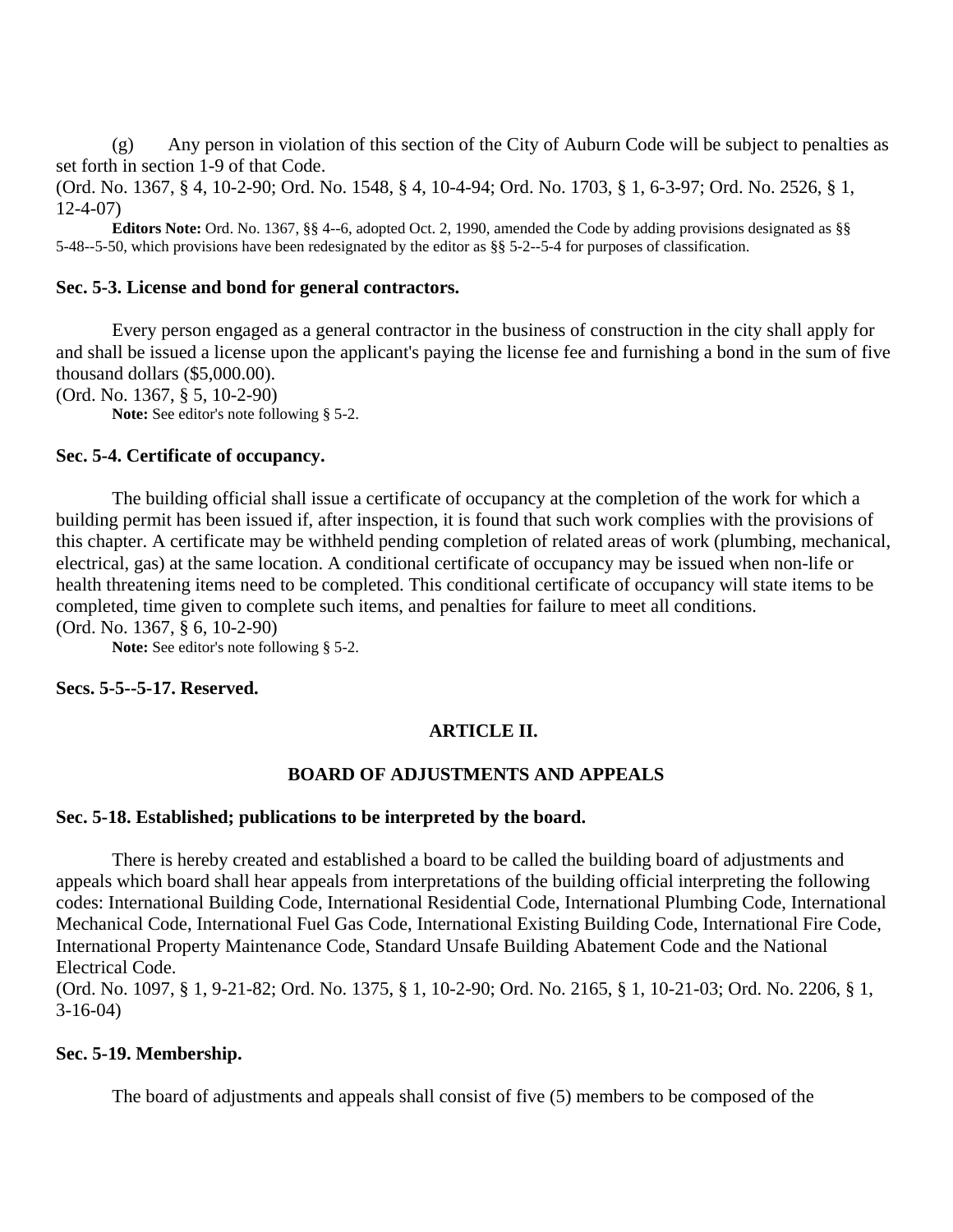following: Two (2) architects, two (2) engineers from different areas of specialization and a general contractor. The initial terms of office for board members shall be as follows: Architect, place 1 for a term of three (3) years; architect, place 2 for a term of one year; engineer, place 1 for a term of two (2) years; engineer, place 2 for a term of one year; general contractor for a term of two (2) years. After the expiration of the first term of staggered appointments, board members shall be appointed to a term of four (4) years. Vacancies shall be filled for an unexpired term by the governing body. Continued absence of any member from regular meetings of the board shall, at the discretion of the governing body, render any such member subject to immediate removal from office.

(Ord. No. 1097, §§ 2, 3, 9-21-82)

## **Sec. 5-20. Rules of procedure; meetings.**

The board of adjustments and appeals shall establish rules and regulations for its own procedure not inconsistent with the provisions of this article. The board shall meet at regular intervals to be determined by the chairman or, in any event, the board shall meet within ten (10) days after notice of appeal has been received by the secretary of the board. (Ord. No. 1097, § 6, 9-21-82)

## **Sec. 5-21. Quorum; voting.**

A quorum of the board of adjustments and appeals shall consist of three (3) members. Varying the application of any provisions of the codes in its jurisdiction or modifying an opinion or order of the building official shall require the affirmative votes of the majority present, but not less than three (3) affirmative votes shall be required. A board member shall not act in a case in which he has a personal or financial interest. (Ord. No. 1097, § 4, 9-21-82)

### **Sec. 5-22. Records.**

The building official shall act as secretary of the board of adjustments and appeals and shall make a detailed record of all of its proceedings, which shall set forth the reasons for its decisions, the vote of each member participating therein, the absence of a member, and any failure of a member to vote. (Ord. No. 1097, § 5, 9-21-82)

### **Sec. 5-23. When appeals may be filed.**

 (a) Whenever the building official shall reject or refuse to approve the mode or manner of construction proposed to be followed, or materials to be used in the erection or alteration of a building or structure, or when it is claimed that the provisions of the codes in its jurisdiction do not apply, or that an equally good or more desirable form of construction can be employed in any specific case, or when it is claimed that the true intent and meaning of the codes or of any of the regulations thereunder have been misconstrued or wrongly interpreted, the owner of such building or structure, or his duly authorized agent, may appeal from the decision of the building official to the board of adjustments and appeals. Notice of appeal shall be in writing and filed within ninety (90) days after the decision is rendered by the building official. A fee of ten dollars (\$10.00) shall accompany such notice of appeal.

(b) In case of a building or structure which in the opinion of the building official is unsafe or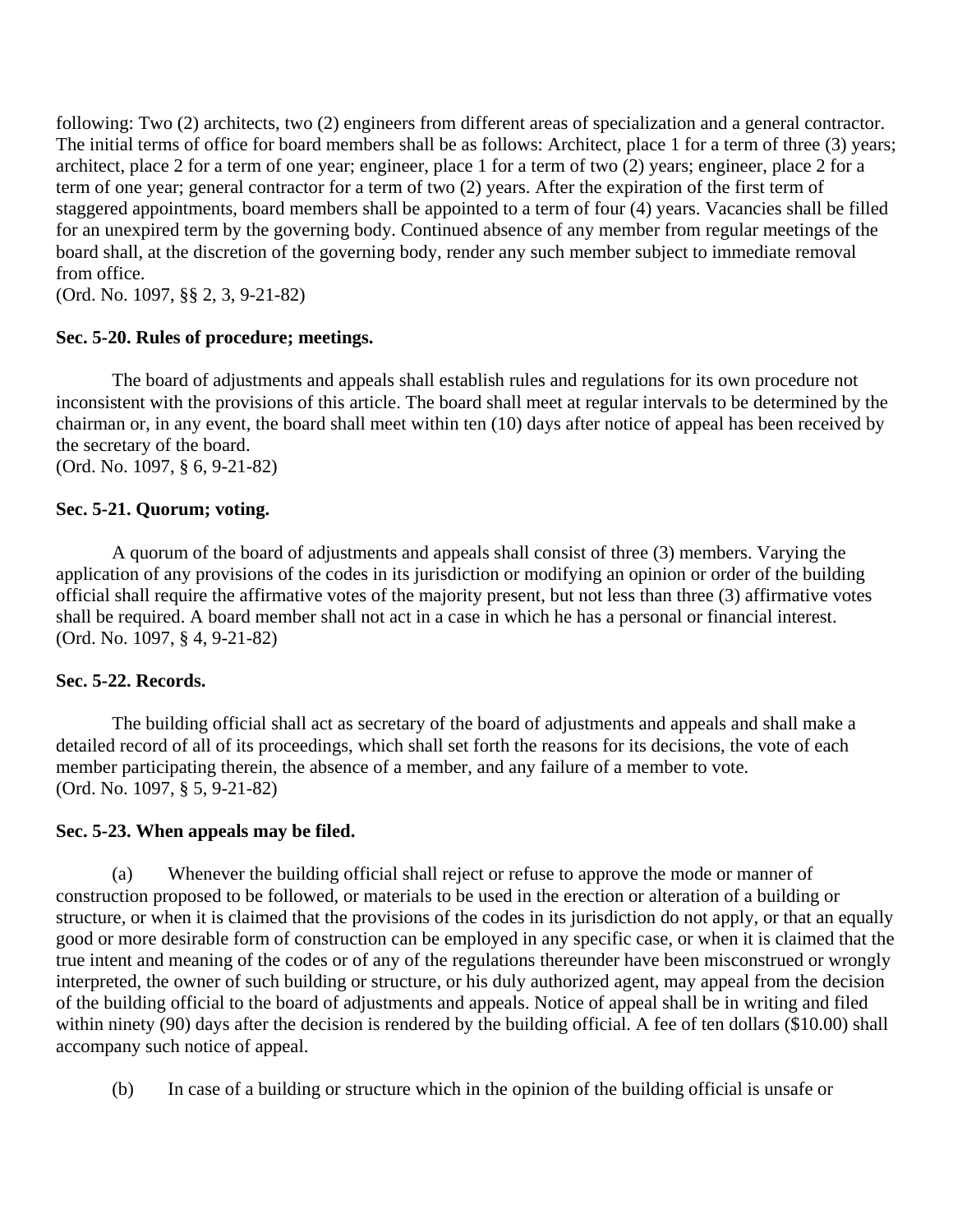dangerous, the building official may, in his order, limit the time for such appeal to a shorter period. Appeals hereunder shall be on forms provided by the building official. (Ord. No. 1097, § 7, 9-21-82)

# **Sec. 5-24. Variations and modifications.**

 (a) The board of adjustments and appeals of the city when appealed to or after a hearing may vary the application of any provision of the codes in its jurisdiction to any particular case when, in its opinion, the enforcement thereof would do manifest injustice or would be contrary to the spirit and purpose of the codes or the public interest, or when in its opinion the interpretation of the building official should be modified or reversed.

 (b) A decision of the board of adjustments and appeals to vary the application of any provision of the codes or to modify an order of the building official shall specify in what manner such variation or modification is made, the conditions upon which it is made and the reasons therefor. (Ord. No. 1097, § 8, 9-21-82)

## **Sec. 5-25. Final decisions.**

 (a) Every decision of the board of adjustments and appeals shall be final, subject, however, to such remedy as any aggrieved party might have at law. Every decision shall be in writing and shall indicate the vote upon the decision. Every decision shall be promptly filed in the office of the building official and shall be open to public inspection; a certified copy shall be sent by mail or otherwise to the appellant and a copy shall be kept publicly posted in the office of the building official for two (2) weeks after filing.

(b) The board shall, in every case, reach a decision without unreasonable or unnecessary delay.

 (c) If a decision of the board reverses or modifies a refusal, order or disallowance of the building official, or varies the application of any provision of the codes in its jurisdiction, the building official shall immediately take action in accordance with such decision. (Ord. No. 1097, § 9, 9-21-82)

## **Secs. 5-26--5-41. Reserved.**

\_\_\_\_\_\_\_\_\_\_

\_\_\_\_\_\_\_\_\_\_

# **ARTICLE III.**

# **BUILDING AND RELATED CODES\***

\* **Cross References:** Assignment of building number prerequisite to issuance of building permit, § 17-46.

## **Sec. 5-42. Adoption of the International Building Code.**

The International Building Code, 2009 Edition, recommended by the International Code Council, but deleting Section 103, Section 113, Section 116, Chapter 13, Section 1612, and section 3412, and those portions which are deleted, modified or amended in this article, is hereby adopted and enacted as part of the law of the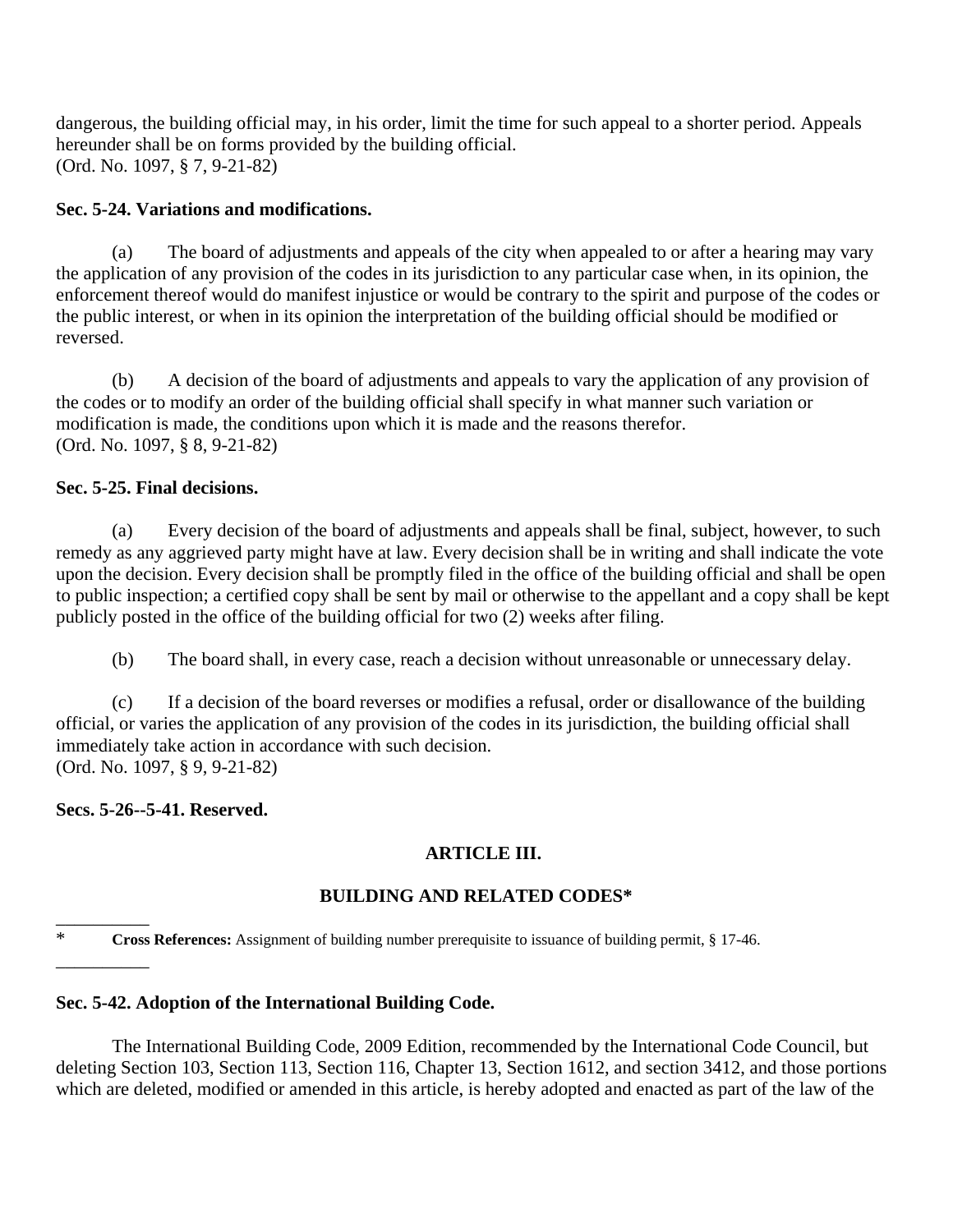city and the same shall be known as the International Building Code of the city and may be cited as such. (Ord. No. 1090, § 1, 9-7-82; Ord. No. 1367, § 1, 10-2-90; Ord. No. 1548, § 1, 10-4-94; Ord. No. 1751, § 1, 3-17-98; Ord. No. 2164, § 1, 10-21-03; Ord. No. 2500, § 1, 8-7-07; Ord. No. 2646, § 1, 1-19-10) **State Law References:** Adoption by reference, Code of Ala., § 11-45-8.

## **Sec. 5-43. Amendments.**

The International Building Code adopted in this article is amended and changed in the following respects:

*Section 109.2, Schedule of Permit Fees,* is amended to include the following fee schedule:

The following permit fees shall be charged:

### (a) *Permit fees:*

| <b>Total Valuation</b>                                     | Schedule                                                                                                         |
|------------------------------------------------------------|------------------------------------------------------------------------------------------------------------------|
|                                                            |                                                                                                                  |
| Less than $$100.00$                                        | No fee unless inspection<br>required, in which case a<br>\$7.00 fee for each<br>inspection shall be charged.     |
| \$100.00 up to and<br>including \$50,000.00                | \$7.00 per thousand or<br>fraction thereof.                                                                      |
|                                                            |                                                                                                                  |
| Over $$50,000.00$ up to and<br>including \$100,000.00      | $$350.00$ for the first<br>\$50,000.00 plus \$5.00 for<br>each additional thousand or<br>fraction thereof.       |
|                                                            |                                                                                                                  |
| Over \$100,000.00 up to<br>and including<br>\$1,000,000.00 | $$600.00$ for the first<br>\$100,000.00 plus \$4.00 for<br>each additional thousand or<br>fraction thereof.      |
|                                                            |                                                                                                                  |
| Over \$1,000,000.00                                        | \$4200.00 for the first<br>\$1,000,000.00 plus \$3.00<br>for each additional<br>thousand or fraction<br>thereof. |

(b) *Moving of building or structures:* For the moving of any building or structure, the fee shall be one hundred fifty dollars (\$150.00).

(c) *Demolition of building or structures:* For the demolition of any building or structure, the fee shall be one hundred dollars (\$100.00).

(d) *Failure to obtain permit:* Where work for which a permit is required by this Code is started or proceeded with prior to obtaining said permit, the fees herein shall be doubled, but the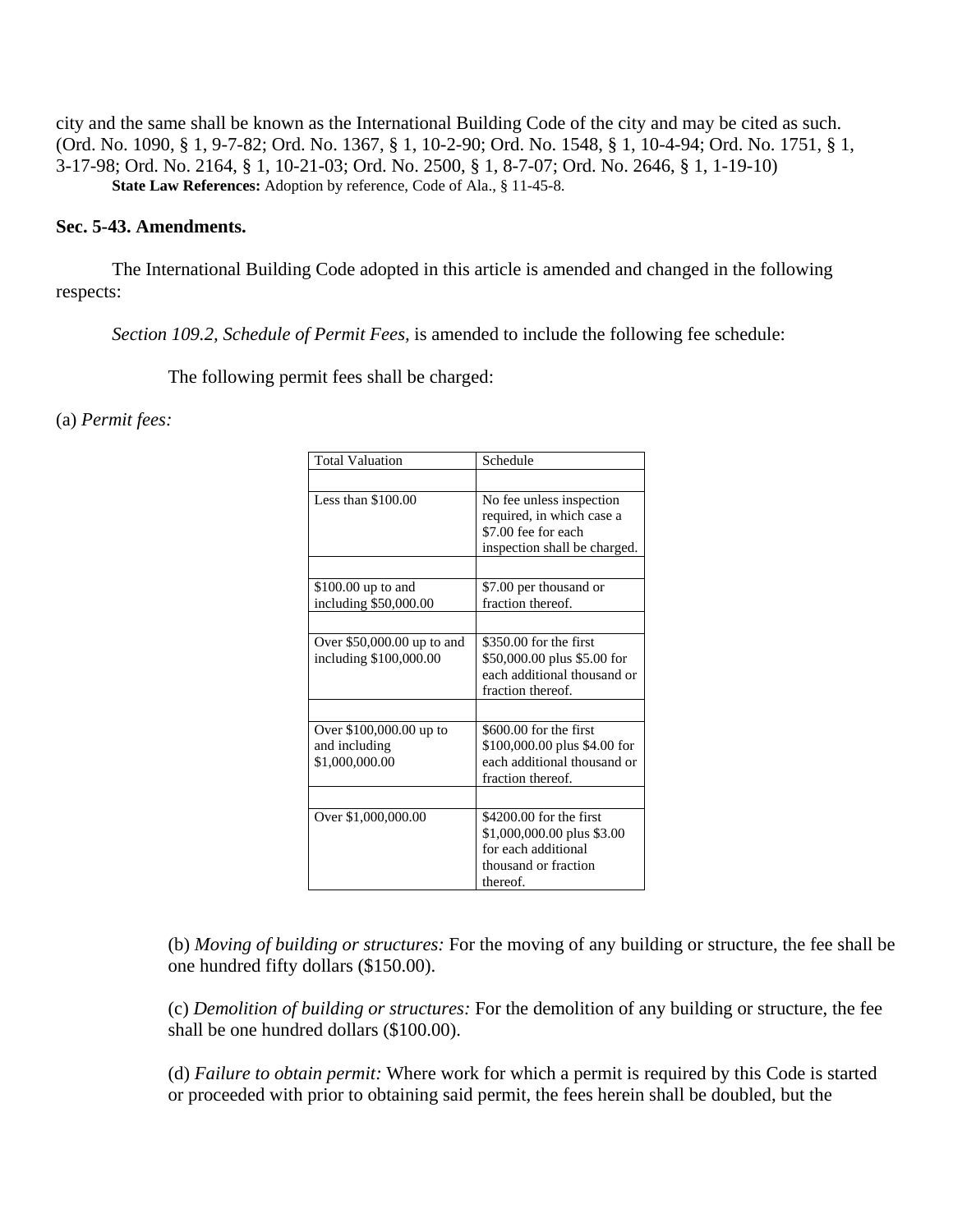payment of such double fee shall not relieve any persons from fully complying with the requirements of this Code in the execution of the work nor from any other penalties prescribed herein.

(e) *Re-inspection fees:* A contractor will be allowed one inspection and one re-inspection of the same phase of work under the permit issued. The third inspection shall be twenty-five dollars (\$25.00). All additional inspections shall be one hundred dollars (\$100.00). If an inspection is requested and the building is locked then a re-inspection fee will be charged for the trip.

*Table 1004.1.1 Maximum floor area allowances per occupant*, table section-assembly without fixed seats:

| Concentrated (chairs<br>only-not fixed) | 7 net |
|-----------------------------------------|-------|
| Standing space                          | 7 net |
| Unconcentrated (tables and 15 net)      |       |
| chairs)                                 |       |

*Section 1013.1 Where required.* Guards shall be located along open-sided walking surfaces, mezzanines, industrial equipment platforms, stairways, ramps and landings that are located more than 30 inches above the floor or grade below. Guards shall also be located on retaining walls which are more than 30 inches above the lower grade and have a constructed walking surface within 5 feet horizontally of the wall surface on either side, and all retaining walls over 6 feet in height shall have a guard. Guards shall be adequate in strength and attachment in accordance with section 1607.7. Where glass is used to provide a guard or as a portion of a guard system, the guard shall also comply with section 2407. Guards shall also be located along glazed sides of stairways, ramps and landings that are located more than 30 inches above the floor or grade below where the glazing provided does not meet the strength and attachment requirements in section 1607.7.

Exception: Guards are not required for the following locations:

1. On the loading side of loading docks or piers.

2. On the audience side of stages and raised platforms including steps leading to the stage and raised platforms.

3. On raised stage and platform floor areas, such as runways, ramps, and side stages used for entertainment or presentations.

4. At vertical openings in the performance area of stages and platforms.

5. At elevated walking surfaces appurtenant to stages and platforms for access to and utilization of special lighting or equipment.

6. Along vehicle service pits not accessible to the public.

7. In assembly seating where guards in accordance with Section 1028.14 are permitted and provided.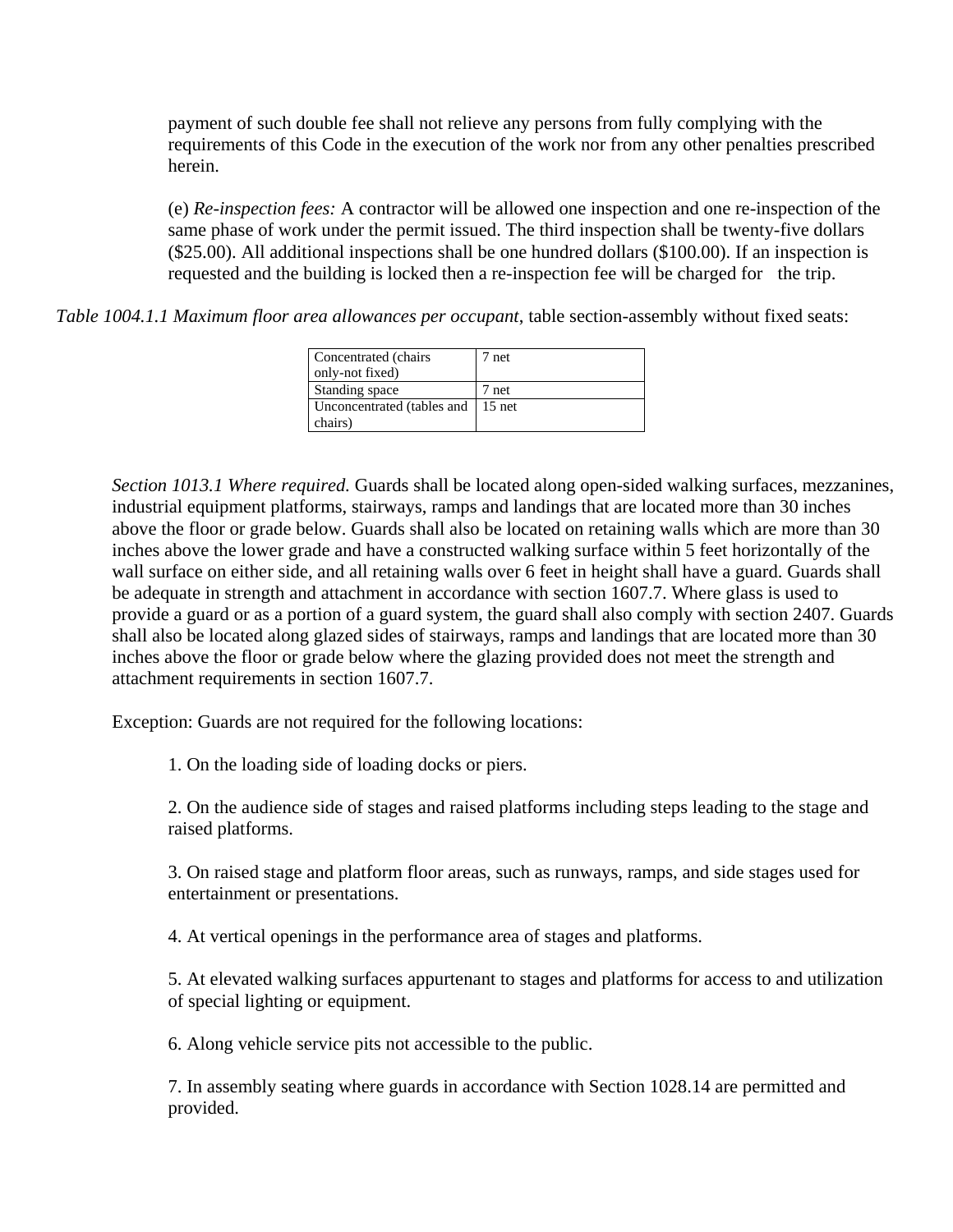*Section 2701.1 Scope.* This chapter governs the electrical components, equipment and systems used in buildings and structures covered by this code. Electrical components, equipment, and systems shall be designed and constructed in accordance with the provisions of the currently adopted edition of NFPA 70.

*Section 3408.1 Conformance.* No change shall be made in the use or occupancy of any building that would place the building in a different division of the same group of occupancies or in a different group of occupancies, or any change in the purpose or level of activity within a building that involves a change in application of the requirements of this code, unless such building is made to comply with the requirements of this code for such division or group of occupancies or the new purpose or level of activity. Subject to the approval of the Building Official, the use or occupancy of existing buildings shall be permitted to be changed and the building allowed to be occupied for the purposes in other groups without conforming to all the requirements of this Code for those groups, provided the new or proposed use and level of activity is less hazardous, based on life and fire risk, than the existing use.

(Ord. No. 1090, § 2, 9-7-82; Ord. No. 1122, § 1, 5-3-83; Ord. No. 1367, § 2, 10-2-90; Ord. No. 1548, § 2, 10-4-94; Ord. No. 1751, § 2, 3-17-98; Ord. No. 2164, § 2, 10-21-03; Ord. No. 2500, § 2, 8-7-07; Ord. No. 2646, § 2, 1-19-10)

## **Sec. 5-44. Same--Omission of sign and certain administrative provisions.**

Notwithstanding anything contained herein to the contrary, Section 103, Section 112, Section 115, and Section 1612 of the International Building Code are not adopted by the city and are hereby deleted. (Ord. No. 1090, § 2, 9-7-82; Ord. No. 1367, § 3, 10-2-90; Ord. No. 1548, § 3, 10-4-94; Ord. No. 2164, § 3, 10-21-03)

### **Sec. 5-45. Same--Penalties.**

Any person who shall violate any of the provisions of the International Building Code adopted in this article or who fail to comply therewith, or who shall violate or fail to comply with any order made thereunder, or who shall build in violation of any detailed statement or specifications or plans submitted and approved thereunder or any certificate or permit issued hereunder and from which no appeal has been taken, or who shall fail to comply with such order as affirmed or modified by the governing body or by a court of competent jurisdiction within the time fixed herein, shall severally for each and every such violation and noncompliance respectively be guilty of a misdemeanor and upon conviction thereof shall be punished as prescribed in section 1-9 of this Code. The imposition of one penalty for violation shall not excuse the violation or permit it to continue. The application of the above penalties shall not be held to prevent the enforced removal of prohibited conditions.

(Ord. No. 1090, § 4, 9-7-82; Ord. No. 2164, § 4, 10-21-03)

## **Sec. 5-46. International Residential Code.**

 (a) *Adoption.* The International Residential Code, 2006, including Appendix G, recommended by the International Code Council Inc, but deleting Section R103, R112, R301.2.4 and R324 and those portions which are deleted, modified or amended in this article, is hereby adopted and enacted as part of the law of the city and the same shall be known as the International Residential Code of the city and may be cited as such.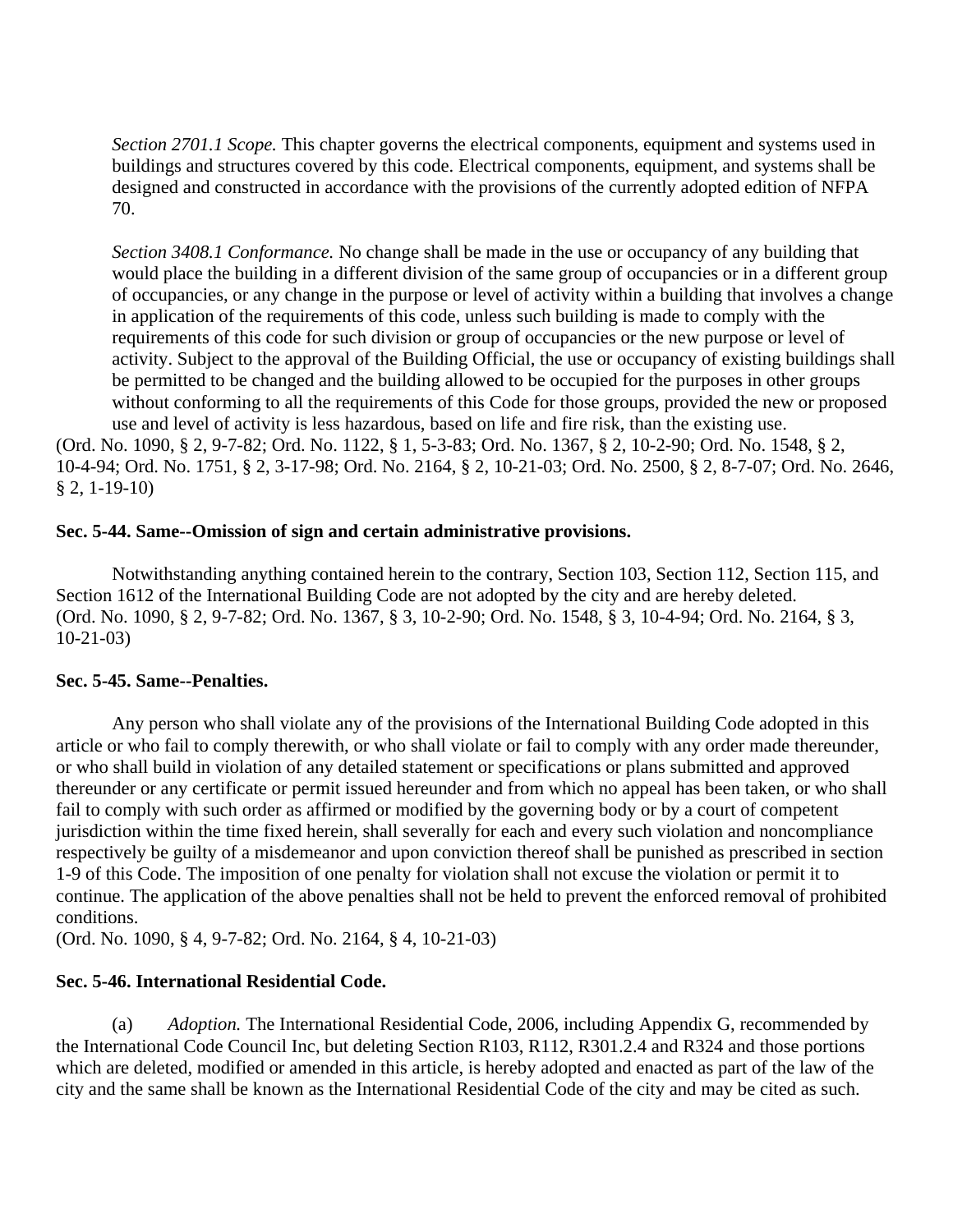(b) *Amendments.* The International Residential Code adopted in this article is amended and changed in the following respects:

> *Section R311.5.6, Handrails.* Handrails shall be provided on at least one side of each continuous run of treads or flight with four or more risers.

Exceptions:

1. Where the vertical rise of the stair is less than 30" a handrail is not required provided the maximum riser height is 7" and the minimum tread depth is 11".

*Section R312.1 Guards.* Porches, balconies, ramps or raised floor surfaces located more than 30 inches above the floor or grade below shall have guards not less than 36 inches in height. Retaining walls which are more than 30 inches in height and have a constructed walking surface on the upper or lower side within 5 feet horizontally from the wall shall have guards not less than 36 inches in height above the upper grade. All retaining walls over 6 feet in height shall have a guard not less than 36 inches above the upper grade. Open sides of stairs with a total rise of more than 30 inches shall have guards not less than 34 inches in height measured vertically from the nosing of the treads.

Porches and decks which are enclosed with insect screening shall be equipped with guards where the walking surface is located more than 30 inches above the floor or grade below.

*Section 108.2, Schedule of permit fees,* is amended to include the following fee schedule:

The following permit fees shall be charged:

## (a) Permit fees

| <b>Total Valuation</b>      | Schedule                     |
|-----------------------------|------------------------------|
| Less than $$100.00$         | No fee unless inspection     |
|                             | required, in which case a    |
|                             | \$7.00 fee for each          |
|                             | inspection shall be charged. |
|                             |                              |
| \$100.00 up to and          | \$7.00 per thousand or       |
| including \$50,000.00       | fraction thereof.            |
|                             |                              |
| Over $$50,000.00$ up to and | $$350.00$ for the first      |
| including \$100,000.00      | \$50,000.00 plus \$5.00 for  |
|                             | each additional thousand or  |
|                             | fraction thereof.            |
|                             |                              |
| Over \$100,000.00 up to     | $$600.00$ for the first      |
| and including               | \$100,000.00 plus \$4.00 for |
| \$1,000,000.00              | each additional thousand or  |
|                             | fraction thereof.            |
|                             |                              |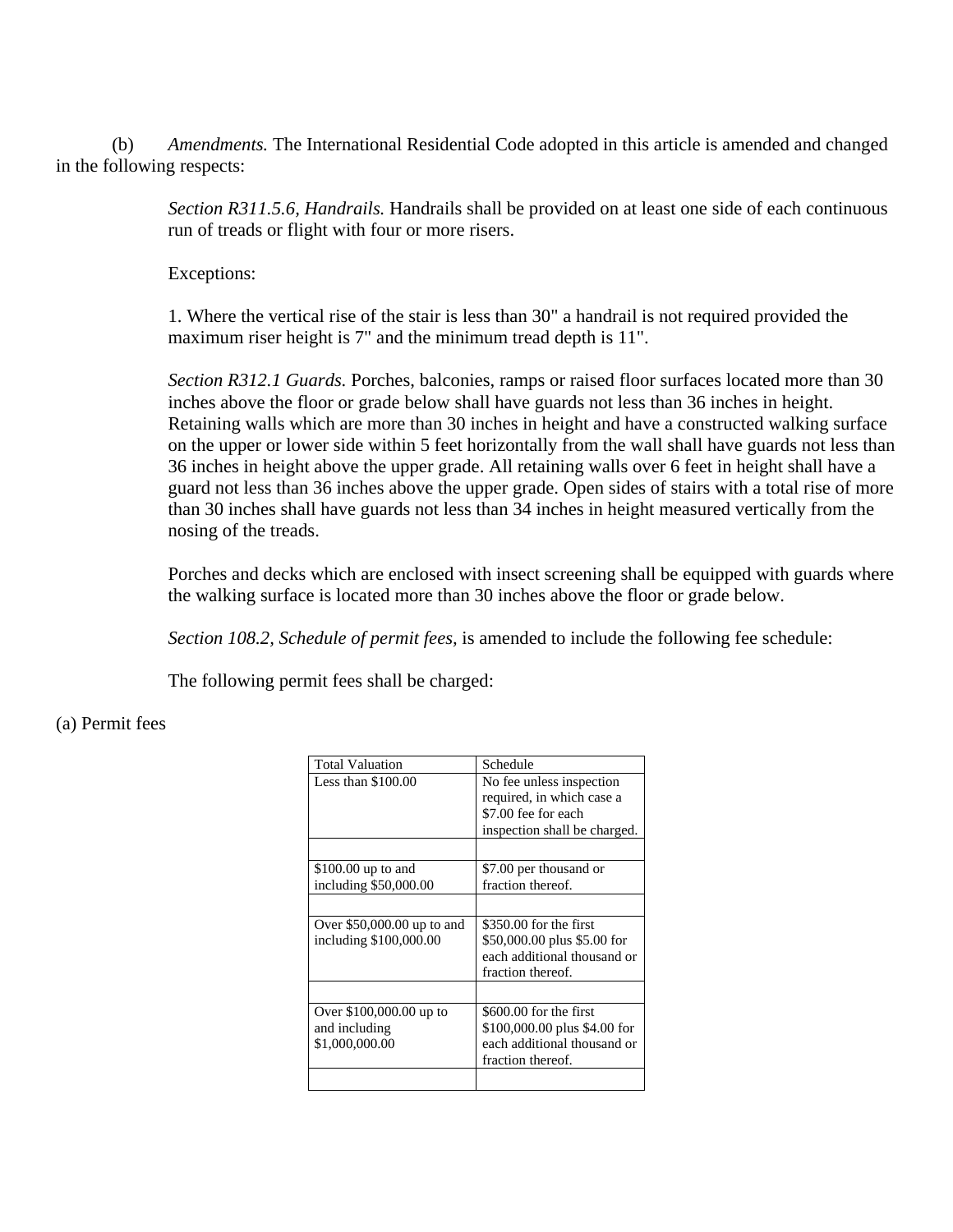| Over \$1,000,000.00 | \$4,200.00 for the first   |
|---------------------|----------------------------|
|                     | \$1,000,000.00 plus \$3.00 |
|                     | for each additional        |
|                     | thousand or fraction       |
|                     | thereof.                   |

(b) Moving of building or structures: For the moving of any building or structure, the fee shall be one hundred fifty dollars (\$150.00).

(c) Demolition of building or structures: For the demolition of any building or structure, the fee shall be one hundred dollars (\$100.00).

(d) Failure to obtain permit: Where work for which a permit is required by this code is started or proceeded with prior to obtaining said permit, the fees herein shall be doubled, but the payment of such double fee shall not relieve any persons from fully complying with the requirements of this code in the execution of the work nor from any other penalties prescribed herein.

(e) Re-inspection fees: A contractor will be allowed one (1) inspection and one (1) re-inspection of the same phase of work under the permit issued. The Third (3rd) inspection shall be Twenty-Five Dollars (\$25). All additional inspections shall be One Hundred Dollars (\$100). If an inspection is requested and the building is locked then a re-inspection fee will be charged for the trip.

(Ord. No. 835, § 1, 3-5-74; Ord. No. 1371, § 1, 10-2-90; Ord. No. 1630, § 1, 4-16-96; Ord. No. 1821, § 1, 3-16-99; Ord. No. 2164, §§ 5, 6, 10-21-03; Ord. No. 2500, § 4, 8-7-07) **State Law References:** Adoption by reference, Code of Ala., § 11-45-8.

### **Sec. 5-46.1. Same--Omission of certain administrative provisions.**

Notwithstanding anything contained herein to the contrary, Section R103, Section R301.24, Section R112, Section R324, of the International Residential Code are not adopted by the city and are hereby deleted. (Ord. No. 1630, § 2, 4-16-96; Ord. No. 1821, § 2, 3-16-99; Ord No. 2164, § 7, 10-21-03; Ord. No. 2500, § 5, 8-7-07)

**Editors Note:** Ord. No. 1630, § 2, adopted Apr. 16, 1996, did not specify manner of codification; hence, provisions deleting a section from the one- and two-family dwelling code have been designated by the editor as § 5-46.1.

### **Sec. 5-46.2. Same--Penalties.**

Any person who shall violate any of the provisions of the International Residential Code adopted in this article or who fail to comply therewith, or who shall violate or fail to comply with any order made thereunder, or who shall build in violation of any detailed statement or specifications or plans submitted and approved thereunder or any certificate or permit issued hereunder and from which no appeal has been taken, or who shall fail to comply with such order as affirmed or modified by the governing body or by a court of competent jurisdiction within the time fixed herein, shall severally for each and every such violation and noncompliance respectively be guilty of a misdemeanor and upon conviction thereof shall be punished as prescribed in section 1-9 of this Code. The imposition of one penalty for violation shall not excuse the violation or permit it to continue. The application of the above penalties shall not be held to prevent the enforced removal of prohibited conditions.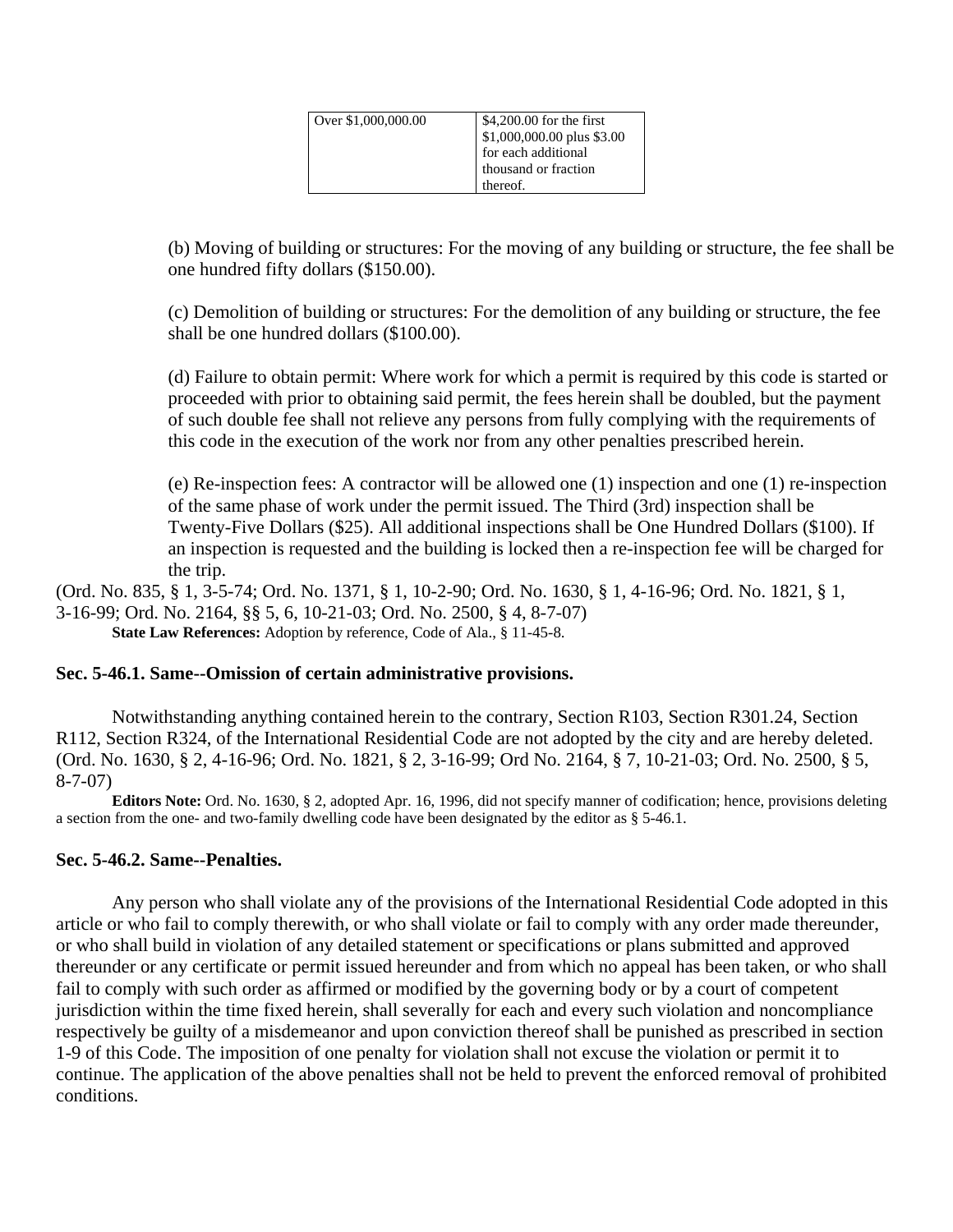(Ord. No. 2164, § 8, 10-21-03)

# **Sec. 5-47. Standard Unsafe Building Abatement Code--Adoption, penalties.**

 (a) *Adoption.* The Standard Unsafe Building Abatement Code, 1985 Edition, recommended by the Southern Building Code Congress International, Inc., except for Section 105, is hereby adopted and enacted as part of the law of the city and the same shall be known as the standard unsafe building abatement code of the city and may be cited as such.

 (b) *Penalties.* Any person who shall violate any of the provisions of the code herein adopted or fail to comply therewith, or who shall violate or fail to comply with any order made thereunder, or who shall build in violation of any detailed statement or specifications or plans submitted and approved thereunder, or any certificate of permit issued thereunder, and from which no appeal has been taken or who shall fail to comply with such order as affirmed or modified by the city council or by a court of competent jurisdiction within the time fixed herein, shall severally for each and every such violation and noncompliance respectively be guilty of a misdemeanor and shall, upon conviction thereof, be punished as prescribed in section 1-9. The imposition of one penalty for violation shall not excuse the violation or permit it to continue. The application of the above penalties shall not be held to prevent the enforced removal of prohibited conditions. (Ord. No. 116, §§ 1, 2, 7-17-84; Ord. No. 1372, § 1, 10-2-90)

**Editors Note:** Nonamendatory Ord. No. 1161, adopted July 17, 1984, has been codified as § 5-47 at the editor's discretion.

## **Sec. 5-48. Same--Omission of certain administrative provisions.**

Notwithstanding anything contained herein to the contrary, Section 105 of the Standard Unsafe Building Abatement Code is not adopted by the city and is hereby deleted. (Ord. No. 1372, § 2, 10-2-90)

## **Sec. 5-48.1. Same--Amendments.**

[The following additions, amendments and/or deletions shall apply to the Standard Unsafe Building Abatement Code adopted in section 5-47.]

*Section 302.1.1, subparagraph 3.1* is amended to read as follows:

If the building or structure is to be repaired, the notice shall require that all necessary permits to be secured and the work commenced within sixty (60) days and continue until completion within such time as the building official determines. The notice shall also indicate the degree to which the repairs must comply with the provisions of the Standard Building Code, in accordance with 101.4.

*Section 302.1.1, subparagraph 3.3* is amended to read as follows:

If the building or structure is to be demolished, the notice shall require that the premises be vacated within thirty (30) days, that all required permits for demolishing be secured and that the demolishing be completed within such time as determined reasonable by the building official.

*Section 302.1.1, subparagraph 3.4* is amended to read as follows: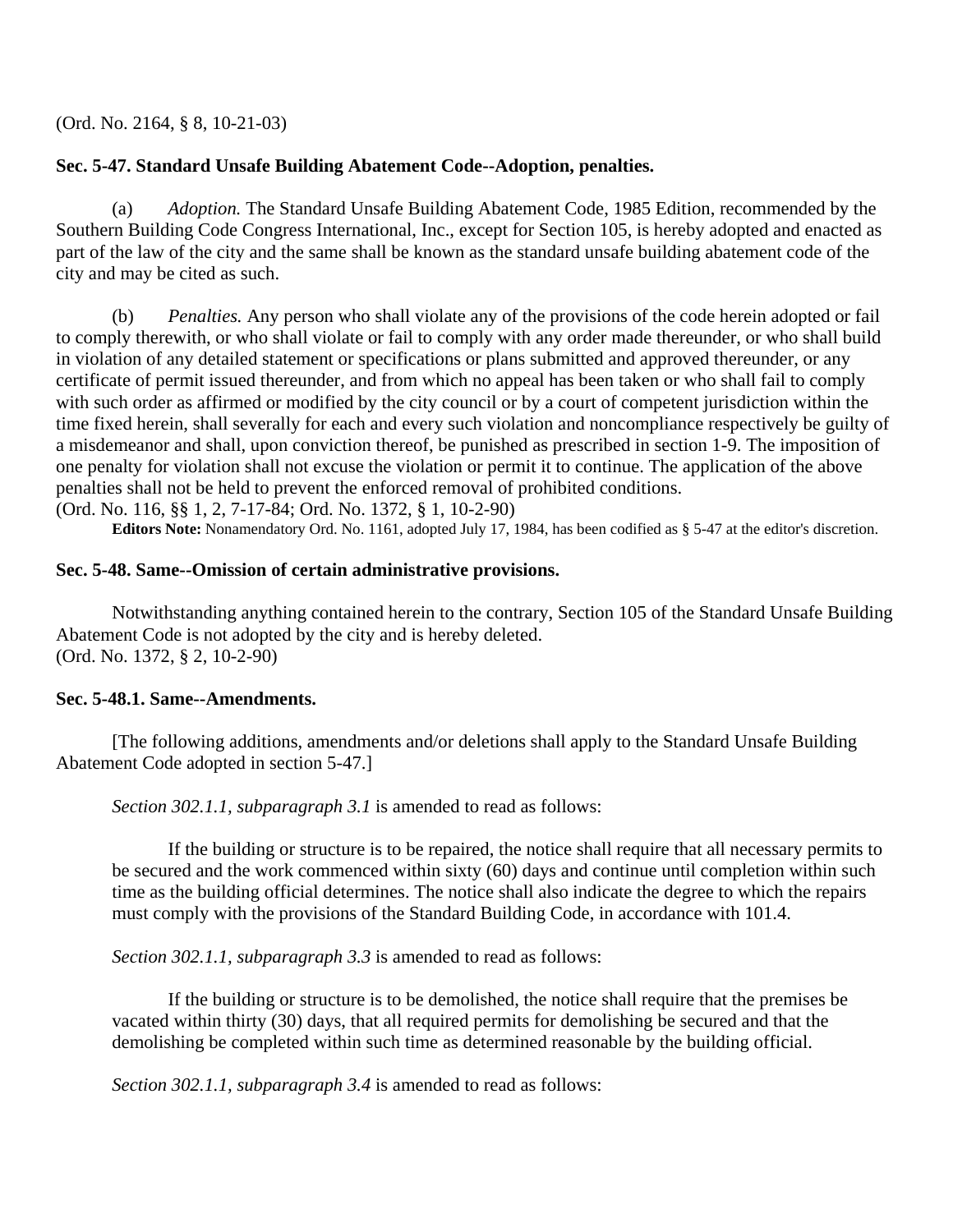Included within the notice set forth above, shall be a notice of a hearing within thirty (30) days of the notice if the building official has received no response from the owner of the building or if the building official has been unable to locate the names and addresses of all owners. Notice of the hearing shall further be published one time in a newspaper published within the City of Auburn, with said publication to appear no later than thirty (30) days prior to the date of the hearing. Said notice shall be substantially in the form as set forth in paragraph 501.4.1.

*Section 506, Recording of Lien* is amended to read as follows:

If the board determines that the structure is unsafe and should be razed, then after the appeal period of fifteen (15) days has expired, the city shall file a lien on the real property in the proper recording office in Lee County, Alabama, claiming a lien on said real property in the amount estimated to be the cost of razing the structure.

(Ord. No. 1687, §§ 1--4, 3-18-97)

#### **Sec. 5-49. Reserved.**

**Editors Note:** Ord. No. 2646, § 12, adopted Jan. 19, 2010, deleted § 5-49, which pertained to adoption of the International Existing Building Code and derived from Ord. No. 1373, § 1, adopted Oct. 2, 1990; Ord. No. 2205, § 1, adopted March 16, 2004 and Ord. No. 2500, § 15, adopted Aug. 7, 2007.

#### **Sec. 5-49.1. Reserved.**

**Editors Note:** Ord. No. 2646, § 13, adopted Jan. 19, 2010, deleted § 5-49.1, which pertained to adoption of the International Existing Building Code amendments and derived from Ord. No. 2205, § 2, adopted March 16, 2004 and Ord. No. 2500, § 16, adopted Aug. 7, 2007.

#### **Sec. 5-50. Reserved.**

**Editors Note:** Ord. No. 2646, § 14, adopted Jan. 19, 2010, deleted § 5-50, which pertained to adoption of the International Existing Building Code and omission of certain administrative provisions and derived from Ord. No. 1373, § 2, adopted Oct. 2, 1990; Ord. No. 2205, § 3, adopted March 16, 2004 and Ord. No. 2500, § 17, adopted Aug. 7, 2007.

#### **Sec. 5-51. Reserved.**

**Editors Note:** It was determined by the building official and the assistant city manager that § 5-51 was inadvertently left out of Ord. No. 2646 for deletion. Ord. No. 2646, § 14, adopted Jan. 19, 2010 pertained to penalties of the International Existing Building Code and derived from Ord. No. 1373, § 3, adopted Oct. 2, 1990 and Ord. No. 2205, § 3, adopted March 16, 2004.

### **Secs. 5-52--5-61. Reserved.**

### **ARTICLE IV.**

#### **ELECTRICITY**

#### **DIVISION 1.**

#### **GENERALLY**

## **Sec. 5-62. Definitions.**

The following words, terms and phrases, when used in this article, shall have the meaning ascribed to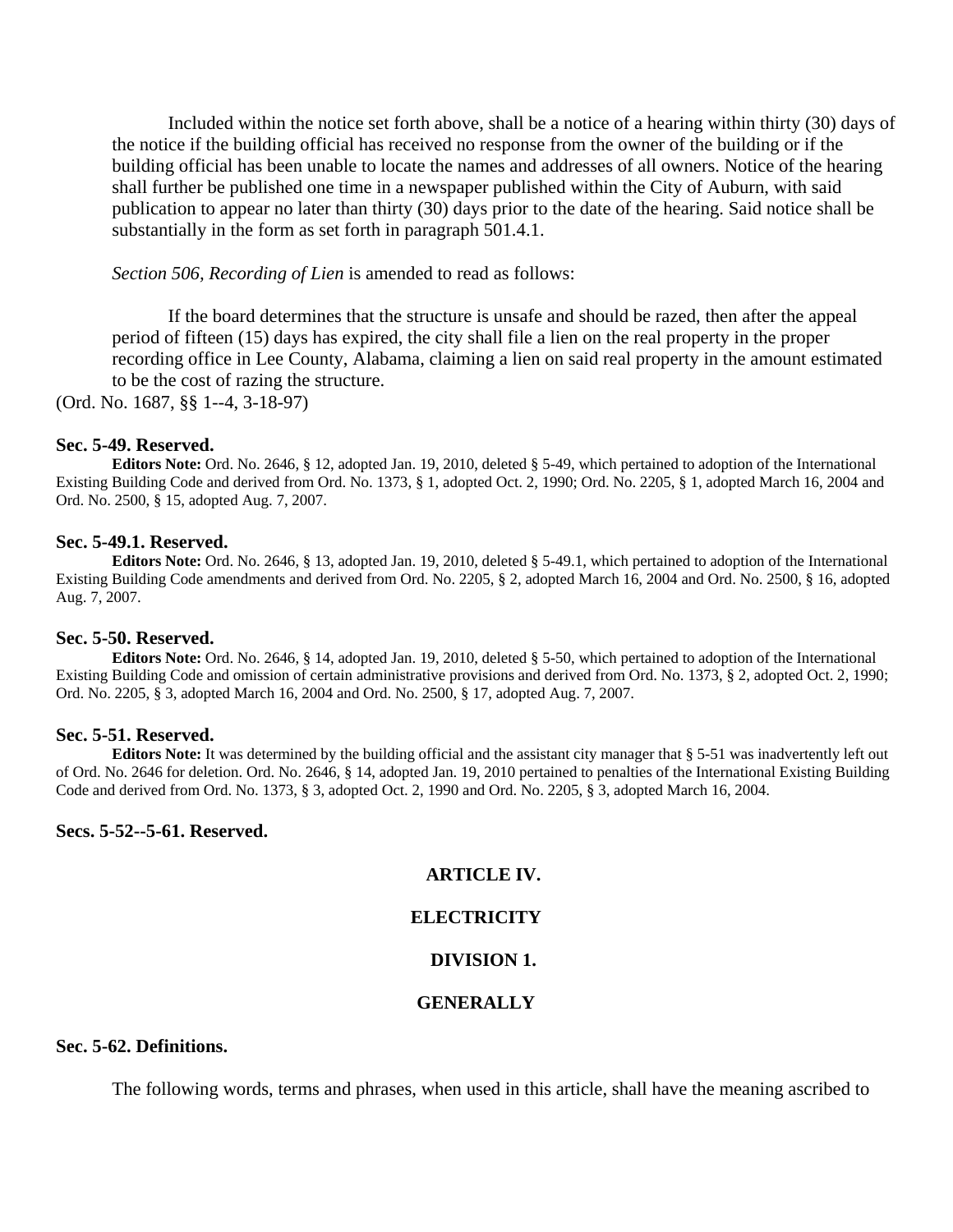them in this section except where the context indicates a different meaning:

*Journeyman electrician* shall mean any individual working for and under a master electrician as a layout or lead man or doing any skilled work, with or without tools, who performs or causes to be performed the work of installing, maintaining, altering or repairing wires, electric signs, devices, conduits, apparatus, fixtures or other appliances for carrying or otherwise using electric current for lighting, heating or power purposes, with or without compensation.

*Master electrician* shall mean any person who performs the work of installing, maintaining, altering or repairing for hire, wires, electrical signs, devices, conduits, apparatus, fixtures or other appliances for carrying or using electrical current for lighting, heating or power purposes; and who assumes responsible charge and direction of other persons for such electrical work.

(Ord. No. 1006, § 3, 2-5-80)

**Cross References:** Definitions and rules of construction generally, § 1-2.

## **Sec. 5-63. Penalties.**

Any person who shall violate any of the provisions of the code adopted in this article or who shall fail to comply therewith, or who shall violate or fail to comply with any order made thereunder, or who shall build in violation of any detailed statement of specifications or plans submitted and approved thereunder, or any certificate or permit issued thereunder, and from which no appeal has been taken, or who shall fail to comply with such an order as affirmed or modified by the governing body or by a court of competent jurisdiction, within the time fixed herein, shall severally for each and every such violation and noncompliance be guilty of a misdemeanor and upon conviction thereof shall be punished as prescribed in section 1-9 of this Code. The imposition of penalty for any such violation shall not excuse the violation or permit it to continue, and all such persons shall be required to correct or remedy such violations or defects within a reasonable time. When not otherwise specified, each day that prohibited conditions are maintained shall constitute a separate offense. The application of the above penalty shall not be held to prevent the enforcement of provisions designed to require removal of the prohibited conditions.

(Ord. No. 1006, § 17(a), 2-5-80)

## **Sec. 5-64. Certain persons and types of work exempt.**

 (a) The provisions of this article requiring a certificate for working at or engaging in the business of installing, maintaining, altering or repairing electrical wires, conduits, apparatus, fixtures or other appliances shall not apply to the following:

- (1) The installation, construction, maintenance or repair by electric utility companies of lines for the transmission of electricity from the source of supply to an entrance switch on the premises where it is used; nor to work of the electric utility companies in installing, maintaining, altering or repairing on the premises of customers, service connections and meters and other apparatus and appliances which remain the property of such companies after installation, owned or controlled by them; nor to work connected with the lighting of streets, alleys, private ways or private or public parks, areas or squares.
- (2) Minor repair work, the replacement of lamps, and the connection of portable devices to suitable receptacles which have been permanently installed.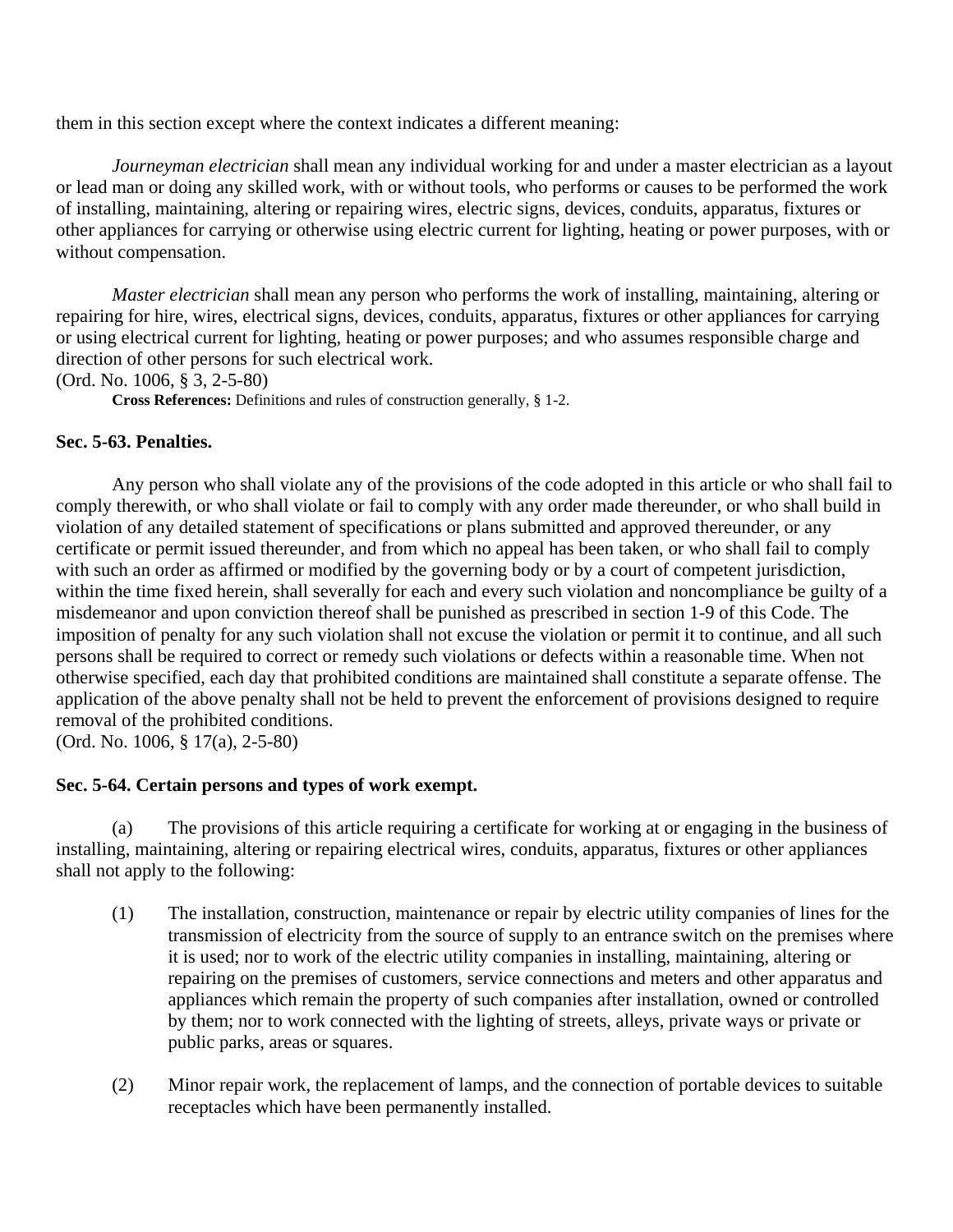- (3) The installation, alteration or repair of wiring, devices, appliances or equipment for the operation of signals or the transmission of intelligence, where such wiring, devices, appliances or equipment operates at a voltage not exceeding fifty (50) volts between conductors and not including generating or transforming equipment capable of supplying more than fifty (50) watts of energy.
- (4) Any work involved in the manufacture, test or repair of electrical materials, devices, appliances or apparatus but not including any permanent wiring other than that required for testing purposes.
- (5) The assembling, erection, and connection of electric apparatus and equipment by the manufacture of such apparatus and equipment, but not including any electric wiring other than that involved in making electrical connections on the apparatus or equipment itself or between two (2) or more parts of such apparatus or equipment.

 (b) Electricians regularly employed by manufacturing plants or other places of business employing competent electricians for maintenance purposes may install such electrical wiring, conduits, and appliances or make such repairs as may be required only on the premises and property of the employer when the electrician demonstrates to the building official that he is qualified and receives from the building official a special permit to do such work and pays the fees as required herein. (Ord. No. 1006, § 12, 2-5-80)

**Sec. 5-65. National Electrical Code--Adopted.** 

The National Electrical Code, 2008 Edition, recommended by the National Fire Protection Association, is hereby adopted and enacted as part of the law of the city and the same shall be known as the Electrical Code of the city and may be cited as such.

(Ord. No. 1006, § 1, 2-5-80; Ord. No. 1044, § 1, 5-5-81; Ord. No. 1229, § 1, 10-21-86; Ord. No. 1368, § 1, 10-2-90; Ord. No. 1466, 3-16-93; Ord. No. 1631, § 1, 4-16-96; Ord. No. 1820, § 1, 3-16-99; Ord. No. 2164, § 9, 10-21-03; Ord. No. 2544, § 1, 4-1-08)

**State Law References:** Adoption by reference, Code of Ala., § 11-45-8.

## **Sec. 5-66. Reserved.**

**Editors Note:** Ord. No. 1631, § 2, adopted Apr. 16, 1996, repealed § 5-66, Amendments derived from Ord. No. 1006, § 2, adopted Feb. 5, 1980.

## **Sec 5-67. Liability.**

 (a) The provisions of this article shall not be construed to relieve or to lessen the responsibility of any person owning, operating, controlling, installing or repairing any electrical wiring, apparatus, devices or equipment for any injury to any person or property; nor shall the article be construed to impose on the city any liability whatever by reason of the examinations herein provided for or by reason of any certificate or license issued hereunder.

 (b) This article shall not be construed as imposing upon the city any liability or responsibility for damages to any person injured by any defect in any electrical wiring or appliance mentioned herein, or by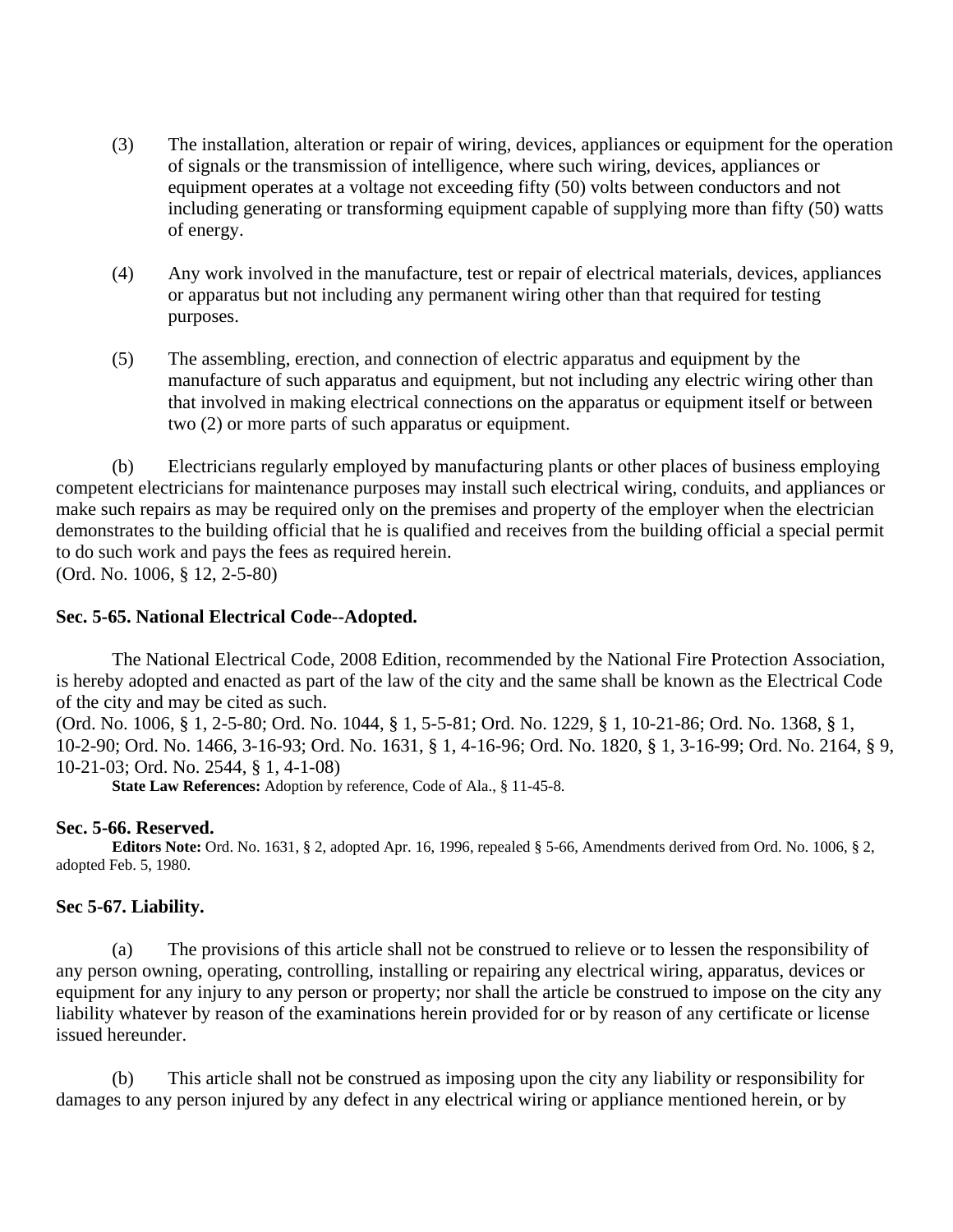installation thereof; nor shall the city or any official or employee thereof be held as assuming any such liability or responsibility by reason of the inspection authorized hereunder or the certificate of occupancy issued by the building official.

(Ord. No. 1006, §§ 4(d), 18, 2-5-80)

**Secs. 5-68--5-78. Reserved.**

## **DIVISION 2.**

### **ADMINISTRATION AND ENFORCEMENT**

### **Sec. 5-79. Building official to enforce article.**

 (a) The building official is hereby authorized, empowered and directed to regulate and determine the placing of electric wires or appliances for electric lighting, heating or power purposes in the city and to cause such wires or appliances to be placed, constructed, guarded and maintained so as not to cause fires or accidents endangering life or property.

 (b) Subject to constitutional limitations, the building official shall have the right in the discharge of his duties to enter during reasonable hours any building or manhole, or to climb any pole for the purpose of examining and testing the electrical wiring or appliances therein or thereon, and for that purpose he shall be given prompt access to all such places, public and private.

 (c) Whenever an electric wire or appliance shall be defective through improper or insufficient insulation, or for any other reason, the building official shall immediately cause the removal of such defect at the expense of the owner of such wire or appliance. (Ord. No. 1006, § 4(b), (c), 2-5-80)

#### **Sec. 5-80. Permit required.**

It shall be unlawful for any person to make or cause to be made any connection, for either a new or a previous disconnect, from a source of electrical energy to any electrical wiring, device or equipment without first having obtained from the building official a permit for such work as established herein authorizing such connection or reconnection and the use of such wiring, device or equipment. (Ord. No. 1006, § 13(a), 2-5-80)

#### **Sec. 5-81. Inspections.**

 (a) It shall be the duty of all master electricians to apply for all inspections of their work by the building official; first, after all roughing has been completed; and second, upon completion of all finished work.

 (b) When any part of a wiring installation is to be hidden from view by a permanent part of a building, the person installing the wiring shall notify the building official. Such parts shall not be concealed until they have been inspected and approved by the building official; provided that on large installations where concealment of parts of the wiring proceeds continuously, the person installing the wiring shall give the building official due notice and inspection shall be made periodically during the progress of the work.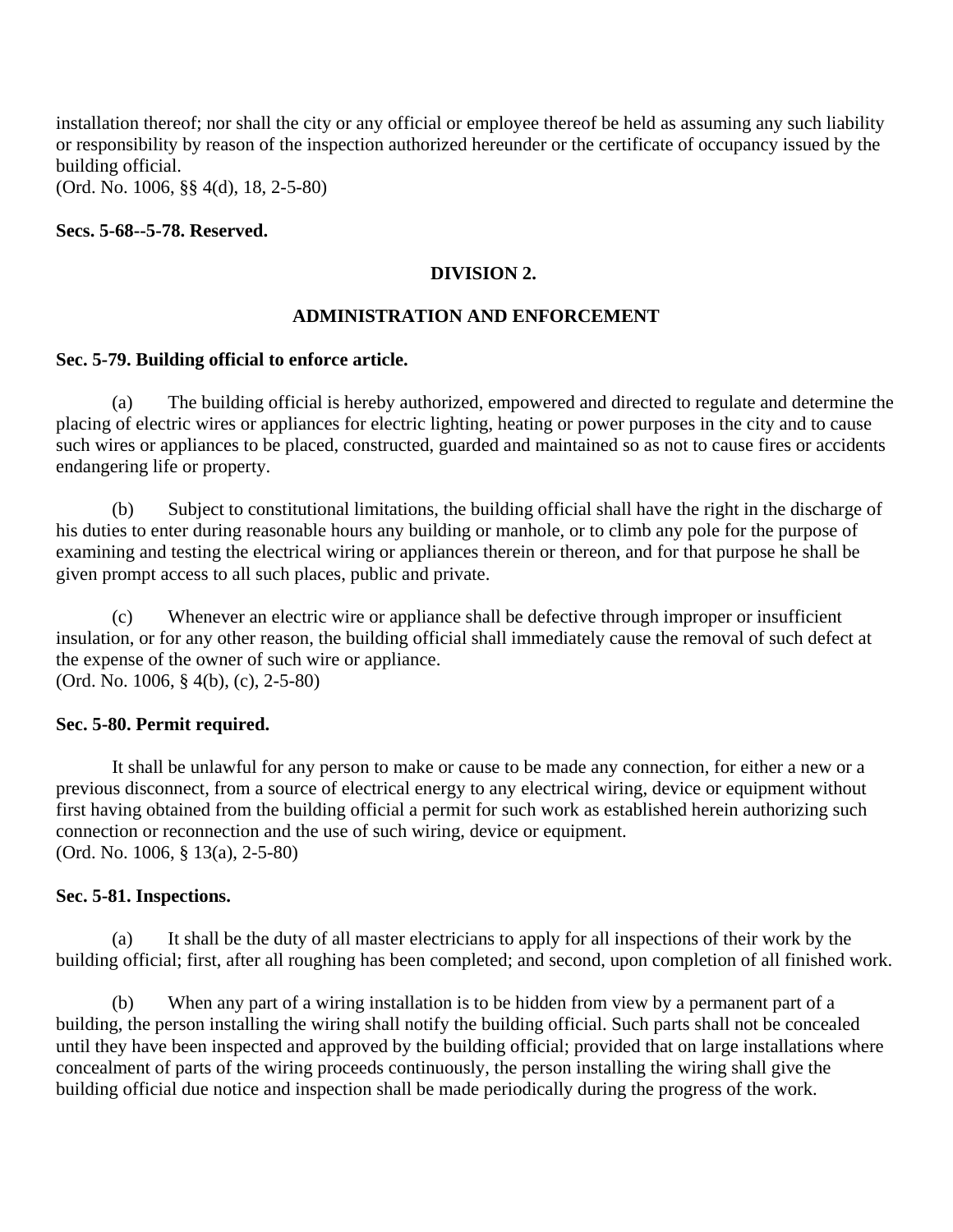(Ord. No. 1006, § 14(c), (d), 2-5-80)

## **Sec. 5-82. Permit and inspection fees.**

 (a) Before any permit is issued for the wiring of any building for electric lights, heat or power, or any electrical installation; or for the alteration in the wiring of any building for that purpose, the following fees shall be paid to the city by the person making the application for the permit:

For issuing each permit . . . . . \$10.00

### *In Addition*

For general inspection of:

Remodeling and changes . . . . . \$10.00

1 to 9 outlets . . . . . 5.00

10 to 14 outlets . . . . . 8.00

15 to 24 outlets . . . . . 11.00

25 to 49 outlets . . . . . 14.00

50 to 74 outlets . . . . . 17.00

75 to 100 outlets . . . . . 20.00

Over 100 outlets, per outlet . . . . . 0.25

Services . . . . . 10.00

Ranges . . . . . 4.00

Water Heaters . . . . . 4.00

Dryers . . . . . 4.00

Other major appliances . . . . . 4.00

Motors not part of heating and air conditioning:

Up to 1 horsepower  $\dots$  . 4.00

1 horsepower to 2 horsepower . . . . . 5.00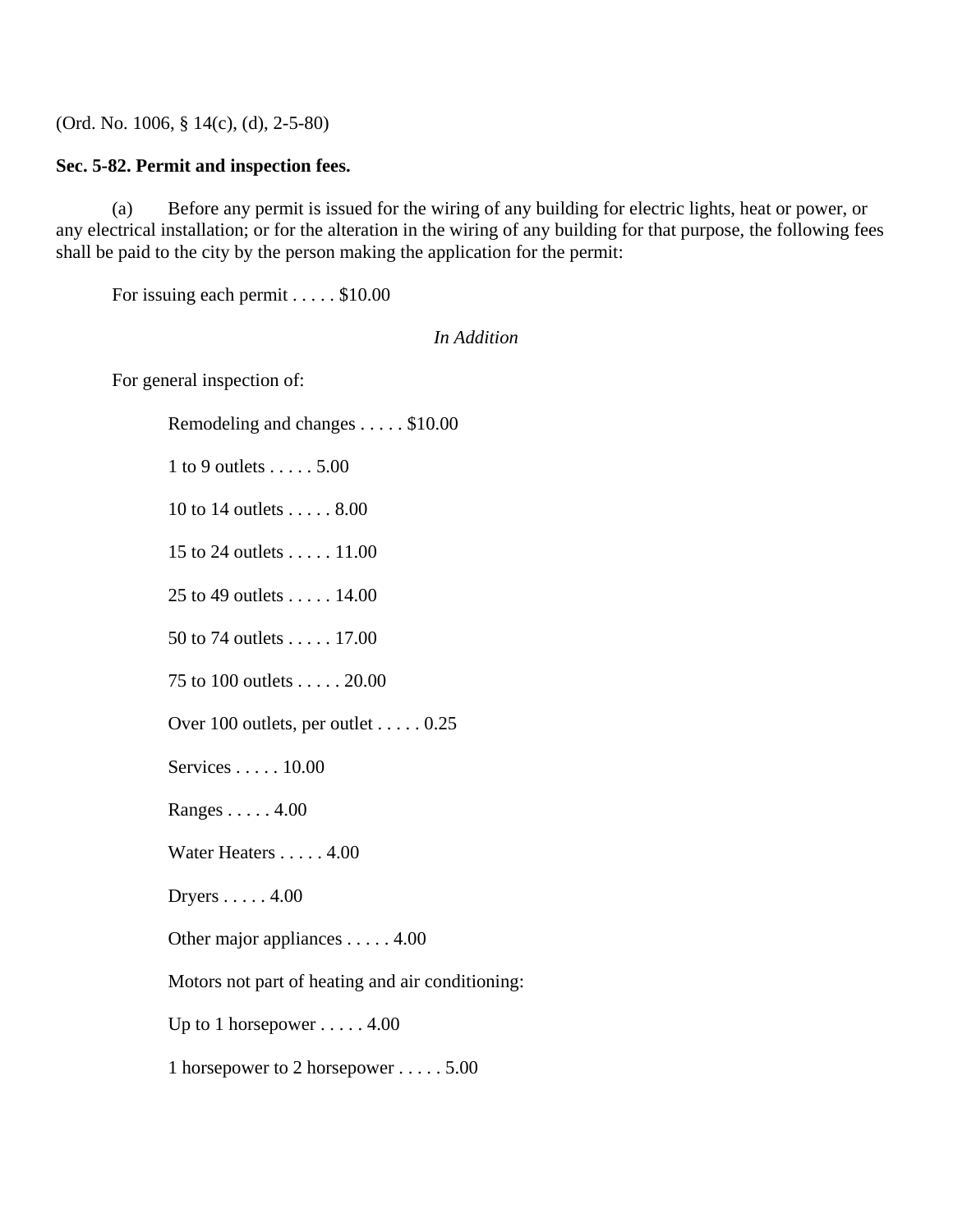2 horsepower to 4 horsepower . . . . . 6.00

4 horsepower to 10 horsepower . . . . . 8.00

10 horsepower and over . . . . . 10.00

 (b) Inspection fees for repairing wiring or rewiring existing buildings and for replacing wiring destroyed by fire or other disaster shall be the same as for new work.

 (c) Re-inspection fees: A contractor will be allowed one (1) inspection and one (1) re-inspection of the same phase of work under the permit issued. The third  $(3<sup>rd</sup>)$  inspection shall be twenty-five dollars (\$25.00). All additional inspections shall be one hundred dollars (\$100.00). If an inspection is requested and the building is locked then a re-inspection fee will be charged for the trip.

 (d) If any person commences any work before obtaining the necessary permit from the building official, the permit fee shall be doubled. (Ord. No. 1006, § 13(b), (c), 2-5-80; Ord. No. 1368, § 2, 10-2-90; Ord. No. 2164, § 10, 10-21-03) **State Law References:** Fees authorized, Code of Ala., § 11-43-59.

## **Sec. 5-83. Certificate of occupancy.**

The building official shall issue a certificate of occupancy at the completion of the work for which an electrical permit has been issued, if after inspection it is found that such work complies with the provisions of this article. However, such certificate may be withheld pending completion of related areas of work at the same location; for example, gas, plumbing and/or building. (Ord. No. 1006, § 15, 2-5-80)

## **Sec. 5-84. Appeals.**

Whenever the building official shall reject or refuse to approve the mode or manner of construction proposed to be followed, or materials to be used in electrical wiring or installations or when it is claimed that the true intent and meaning of the National Electrical Code or any regulations thereunder have been misconstrued or wrongly interpreted, the permit holder may appeal from the decision of the building official to the board of adjustments and appeals. Notice of appeal shall be in writing and filed within ninety (90) days after the decision is rendered by the building official. A fee of ten dollars (\$10.00) shall accompany such notice of appeal.

(Ord. No. 1229, § 2, 10-21-86)

# **Secs. 5-85--5-95. Reserved.**

# **DIVISION 3.**

# **ELECTRICIANS**

# **Part A.**

## **General Provisions**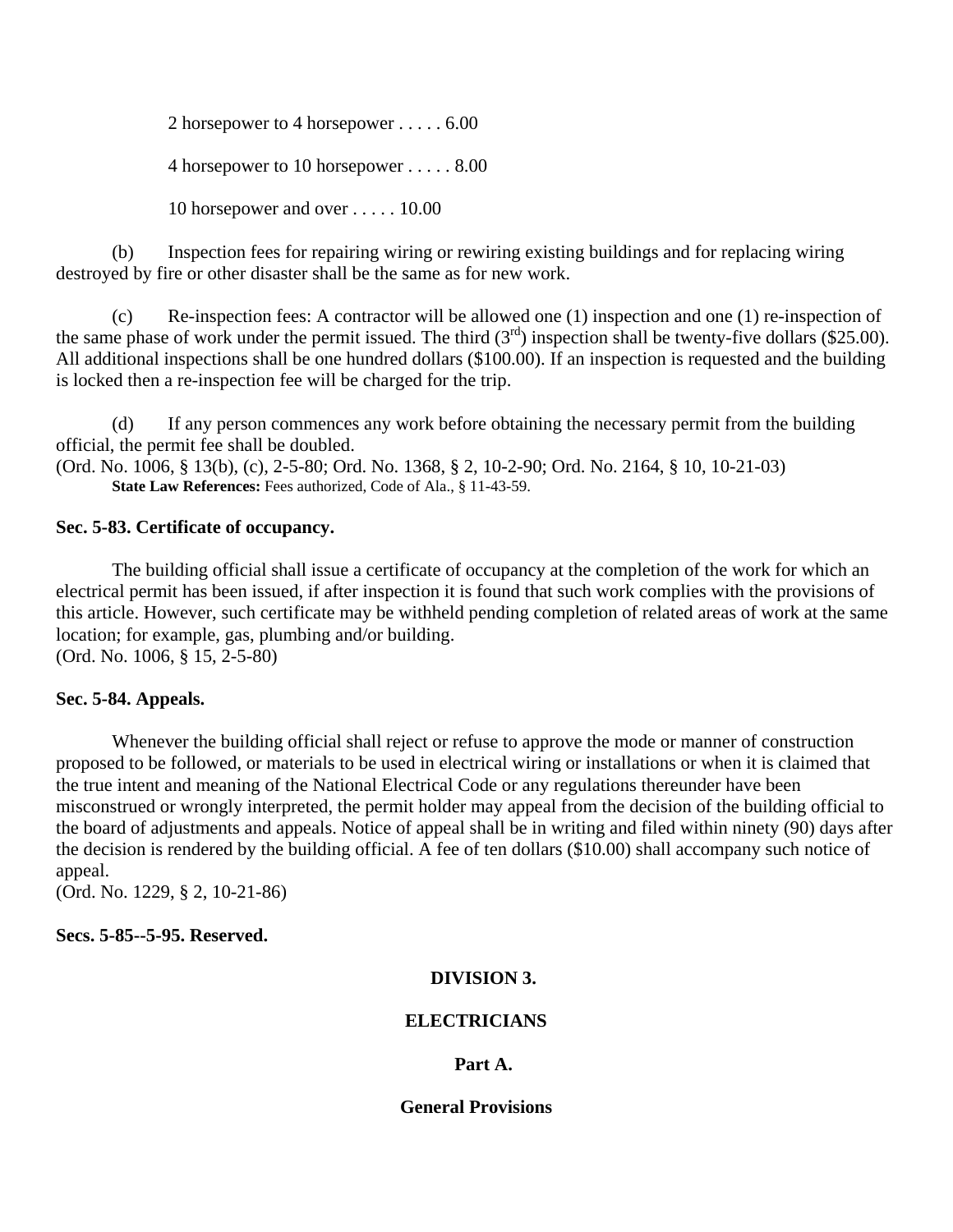## **Sec. 5-96. Supervision of work.**

All electrical work not excepted from the operation and effect of this article shall at all times be done and performed under the general direction and supervision of a master electrician, and the performance of any such work shall be done by or under the physical supervision of a master electrician or journeyman electrician. (Ord. No. 1006, § 14(a), (b), 2-5-80; Ord. No. 1229, § 3, 10-21-86)

## **Sec. 5-97. License and certification.**

All persons engaged in the electrical trade within the corporate limits of the city shall be licensed and certified by the State of Alabama Electrical Contractor's Board. (Ord. No. 1006, § 10(a), 2-5-90; Ord. No. 1368, § 3, 10-2-90)

## **Sec. 5-98. Bond.**

Every person applying for license as an electrical contractor shall furnish bond in the sum of five thousand dollars (\$5,000.00). The bond required by this section shall be that of a surety company authorized to do business in the city and shall be approved by the city attorney. It shall be made payable to the city and shall be conditioned that the electrician shall indemnify and save harmless the city, its officers and members, of and from all accidents and damages caused by any negligence on the part of the electrician or by unfaithful, imperfect or inadequate work done by him and also to indemnify the city for the failure of the electrician to replace and restore the streets, sidewalks and pavements over any opening the electrician may have made for conduit or other electrical work to an equivalent state and condition as the same was before such opening was made.

(Ord. No. 1006, § 10(a), (b), 2-5-80)

### **Secs. 5-99--5-101. Reserved.**

**Editors Note:** Ord. No. 1229, §§ 4--6, adopted Oct. 21, 1986, repealed §§ 5-99--5-101, pertaining to board of electrical examiners, charges against electricians, and appeals, as derived from Ord. No. 1006, §§ 5, 9(a), 16, adopted Feb. 5, 1980.

## **Secs. 5-102--5-112. Reserved.**

## **Part B.**

## **Examination and Certification**

## **Sec. 5-113. Required.**

All persons engaged in or working at the business of electrical work within the corporate limits of the city shall be subject to examination and certification as herein provided; and it shall be unlawful for any person to engage in work or conduct business in the city as a master electrician without first receiving a certificate from the City of Auburn or the state board of electrical contractors.

(Ord. No. 1006, § 6, 2-5-80; Ord. No. 1229, § 7, 10-21-86; Ord. No. 1631, § 3, 4-16-96)

### **Sec. 5-114. Application.**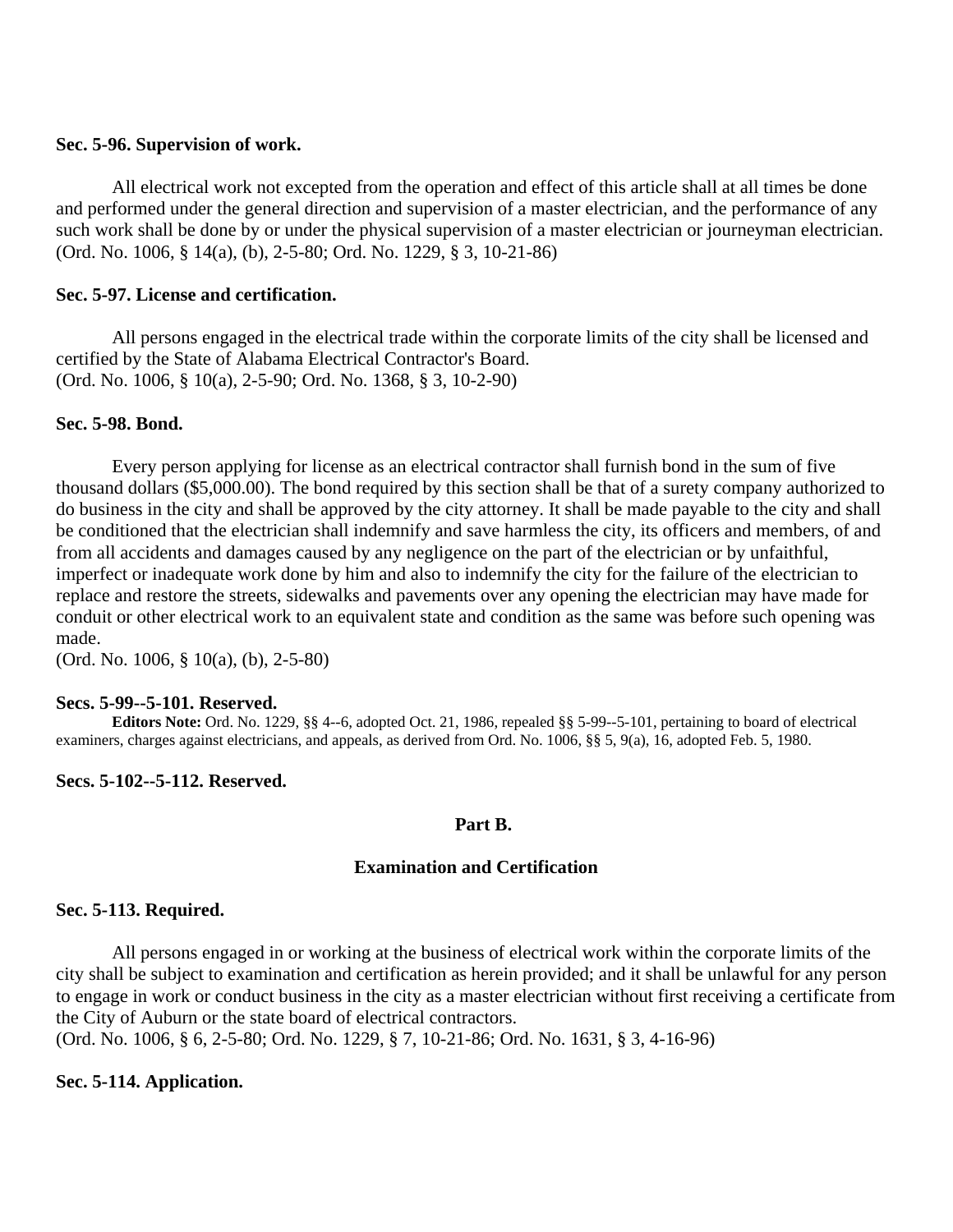Any person desiring to engage in or work at the business of electrical work as a master electrician shall make application to the state board of electrical contractors at such time and place as the board may direct. (Ord. No. 1006, § 7(a), 2-5-80; Ord. No. 1229, § 8, 10-21-86)

### **Secs. 5-115--5-119. Reserved.**

**Editors Note:** Ord. No. 1229, §§ 9--13, adopted Oct. 21, 1986, repealed §§ 5-115--5-119, pertaining to examinations, prerequisites for journeyman and master electricians, and examination fees, as derived from Ord. No. 1006, §§ 7(a)--(d), 8(a), (b), adopted Feb. 5, 1980.

### **Sec. 5-120. City of Auburn certification renewal fee.**

The fee for the renewal of the City of Auburn certification shall be one hundred dollars (\$100.00) effective March 30, 2004 and shall be two hundred dollars (\$200.00) effective March 30, 2005. The certificate shall be valid for a term of one year. If this deadline for renewal is not met then the card shall expire and a certificate shall be obtained from the State of Alabama Electrical Contractors Board before a business license will be issued by the City of Auburn. All monies received hereunder shall be paid into the city treasury and deposited into the general fund.

(Ord. No. 1006, § 9, 2-5-80; Ord. No. 1229, § 14, 10-21-86; Ord. No. 2207, § 1, 3-16-04)

### **Secs. 5-121--5-136. Reserved.**

### **ARTICLE V.**

### **FIRE PREVENTION STANDARDS\***

\* **Cross References:** Fire prevention and protection generally, Ch. 9. **State Law References:** Fire safety regulations authorized, Code of Ala., § 11-43-59.

## **DIVISION 1.**

### **GENERALLY**

#### **Sec. 5-137. Reserved.**

\_\_\_\_\_\_\_\_\_\_

\_\_\_\_\_\_\_\_\_\_

**Editors Note:** Section 1 of Ord. No. 1552, adopted Oct. 4, 1994, repealed § 5-137, which pertained to adoption of the Life Safety Code and derived from Ord. No. 1109, §§ 1, 2, adopted Dec. 21, 1982 and Ord. No. 1374, § 1, adopted Oct. 2, 1990.

### **Sec. 5-138. Standard for tank vehicles for flammable and combustible liquids.**

There is hereby adopted by reference the 1979 edition of the Standard for Tank Vehicles for Flammable and Combustible Liquids, published by the National Fire Protection Association, being NFPA Pamphlet No. 385.

(Code 1956, § 8-9)

**State Law References:** Adoption by reference. Code of Ala., § 11-45-8.

**Secs. 5-139--5-149. Reserved.**

## **DIVISION 2.**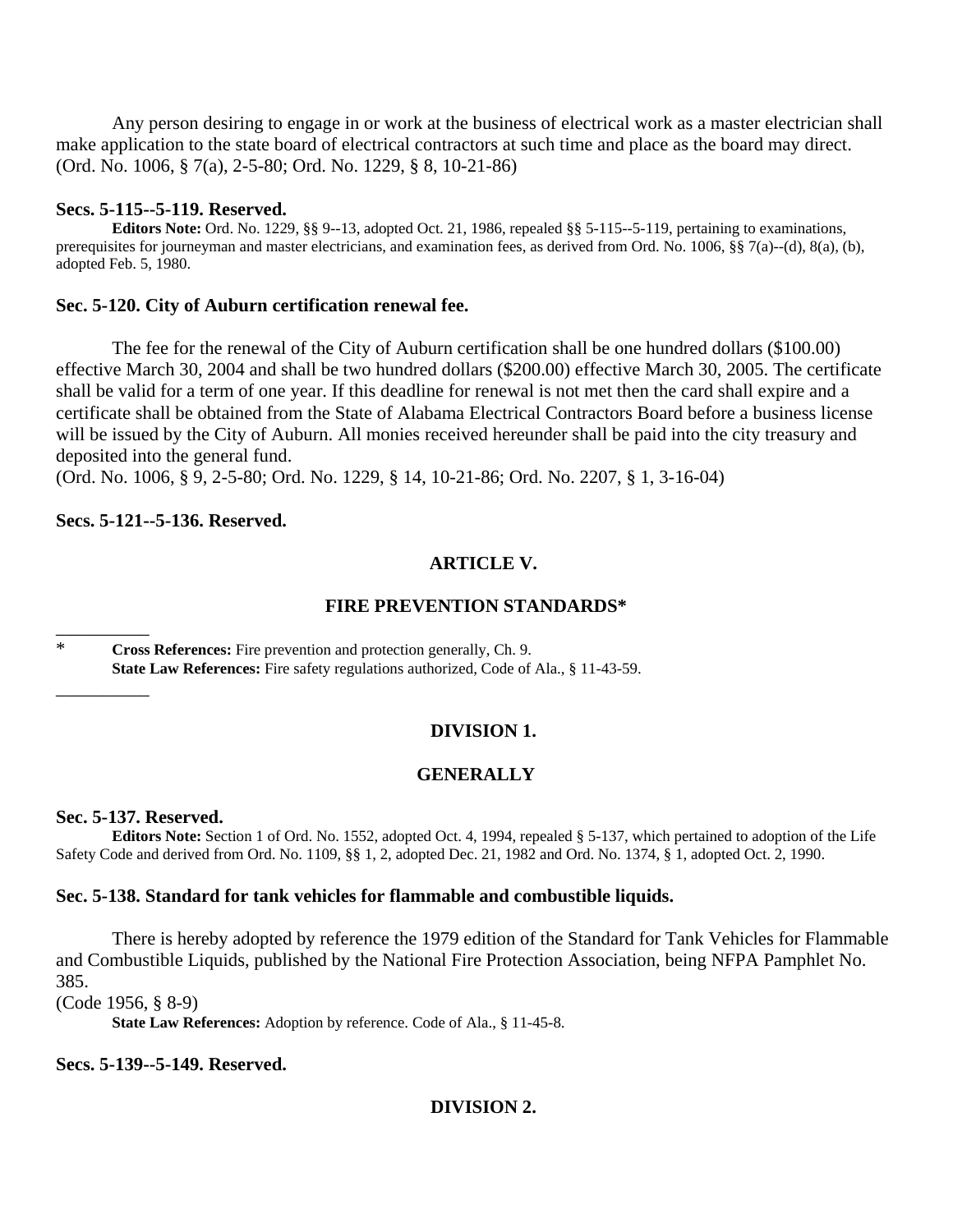## **FIRE PREVENTION CODE**

### **Sec. 5-150. Adoption of the International Fire Code.**

The International Fire Code, 2009 Edition, including Appendix B, Appendix C, and Appendix D, recommended by the International Code Council, Inc., but deleting Sections 103, 108, D104, D106, and D107, Chapter 46, and those portions which are deleted, modified or amended in this article, is hereby adopted and enacted as part of the law of the city and the same shall be know as the International Fire Code of the city and may be cited as such.

(Ord. No. 1369, § 1, 10-2-90; Ord. No. 1549, § 1, 10-4-94; Ord. No. 2164, § 10, 10-21-03; Ord. No. 2500, § 6, 8-7-07; Ord. No. 2646, § 3, 1-19-10)

**State Law References:** Adoption by reference, Code of Ala., § 11-45-8.

## **Sec. 5-150.5. Amendments.**

The International Fire Code adopted in this article is amended and changed in the following respects:

*Section 307.2.2* is hereby added:

Each residential burn permit shall be issued for a period of time not to exceed 60 days.

*Section 307.2.3* is hereby added:

Burn permits issued to contractors shall be issued for a period of time not to exceed 30 days and shall be site specific.

*Section 307.2.4* is hereby added:

Under no circumstances shall heavy oils, asphaltic materials, items containing natural of synthetic rubber, plastics or refuse be burned.

*Section 307.4 Location.* is amended to read as follows:

The location for all burning shall meet the minimum requirements as specified by The Alabama Department of Environmental Management.

*Section 506.1.1, Locks,* is hereby amended:

All occupancies within the City of Auburn, having an automatic fire alarm system or fire sprinkler system, shall be equipped with an Underwriters Laboratory (U.L) type of key lock box. The key lock box shall be compatible with the master key assigned to the Fire Division.

The master key is assigned only to the Auburn Fire Division.

The key lock box shall be located at or near the recognized main entrance. The key lock box location shall be approved by the Codes Division prior to installation. The lock box shall be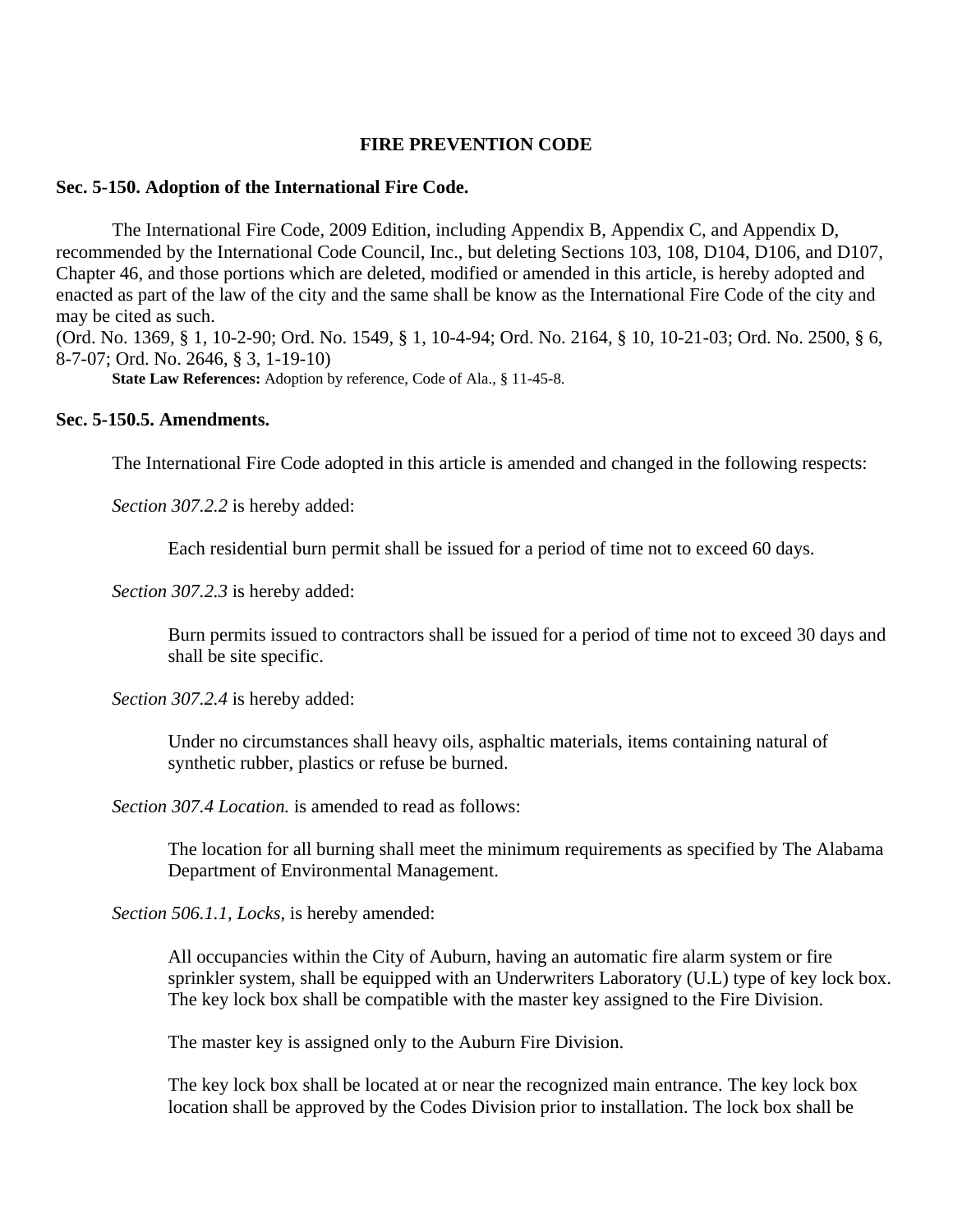located at a height of not less than six (6) feet and not more than eight (8) feet above final grade.

The building owner/manager will install the lock box in the location(s) specified by the Codes Division, and notify the division when it's completed.

No steps, displays, signs or other fixtures, or structure protrusions shall be located under the box which would allow intruders to access the box without assistance.

The box shall be connected to the N.F.P.A. 72A Fire Alarm Control Panel, when provided. Wiring shall be supervised as required in NFPA 72A. Tampering or opening of the box shall produce a Supervisory Signal on Supervisory Zone 1. The signal will then be transmitted through the NFPA 71 panel as a supervisory signal.

Exception: If an NFPA 71 panel only is used, wiring shall be supervised as required in NFPA 71. Tampering or opening of the box shall produce a supervisory signal.

The box shall contain the keys for the following. The keys shall be labeled so as to be easily identified in the field:

1. The main entrance door; mixed occupancies and strip shopping center keys shall be provided only for occupancies where system control valves or fire alarm system panel exists. Keys to locked points of egress, whether on the interior or exterior of such buildings.

- 2. Alarm room (if one exists).
- 3. Mechanical rooms and sprinkler control rooms.
- 4. Fire alarm control panel.
- 5. Electrical rooms.
- 6. Special keys to reset pull-stations or other fire protection devices.
- 7. Elevator keys, if required.
- 8. All other rooms as specified during the plans review process.

The Codes Division shall be responsible for the administration of this standard and shall indicate specific requirements for new structures.

For existing structures, the Codes Division shall be responsible for administration of this standard and notify the owner or operator by proper notice for compliance.

Compliance shall be required within six (6) months of the effective date of this ordinance.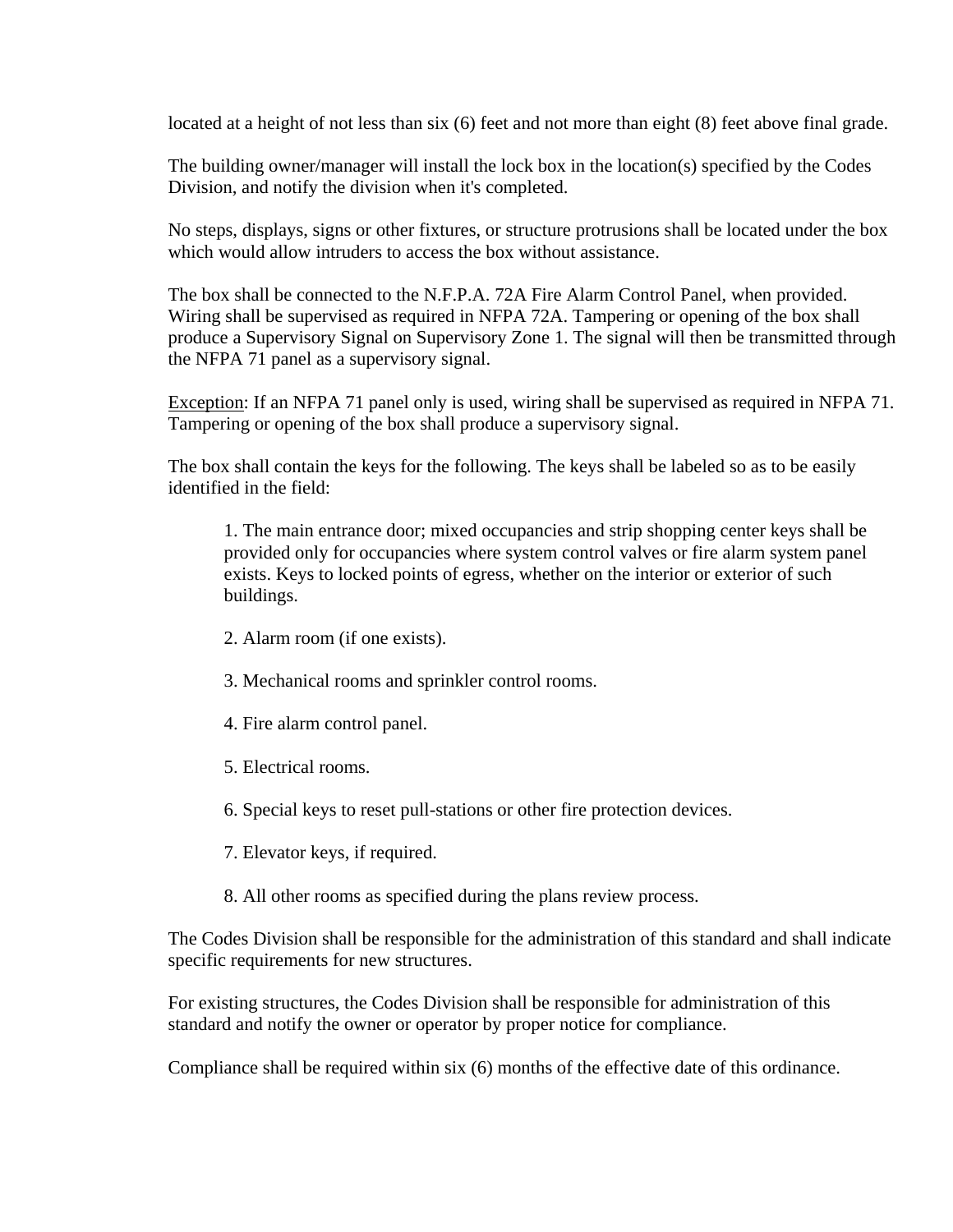Exceptions: Any building or site that has twenty-four (24) hour, seven (7) days a week guard service shall not need to provide a key lock box.

*Section 907.3* is hereby deleted.

*Table 1004.1.1* is amended as follows:

Maximum floor area allowances per occupant, Table section-Assembly without fixed seats:

| Concentrated (chairs<br>only-not fixed) | 7 net |
|-----------------------------------------|-------|
| Standing space                          | 7 net |
| Unconcentrated (tables and 15 net       |       |
| chairs)                                 |       |

*Section C105.1. Hydrant spacing.* The average spacing between fire hydrants shall not exceed that listed in Table C105.1 and the maximum travel distance between fire department connections for building sprinkler systems and standpipes shall not exceed 125 feet.

> Exception: The fire chief is authorized to accept a deficiency up to a 10 percent where existing fire hydrants provide all or a potion of the required fire hydrant service.

Regardless of the average spacing, fire hydrants shall be located such that all points on streets and access roads adjacent to a building are within the distances listed in table C105.1. (Ord. No. 1369, § 2, 10-2-90; Ord. No. 1632, § 1, 4-16-96; Ord. No. 2050, § 1, 4-2-02; Ord. No. 2164, § 12, 10-21-03; Ord. No. 2500, § 7, 8-7-07; Ord. 2534, § 1, 1-22-08; Ord. No. 2646, § 4, 1-19-10)

# **Sec. 5-151. Enforcement.**

The fire prevention code adopted by reference in this division shall be enforced by the codes enforcement division. (Code 1956, § 8-2; Ord. No. 1369, § 3, 10-2-90; Ord. No. 1549, § 2, 10-4-94)

## **Sec. 5-152. Definitions.**

 (a) Wherever the word "municipality" is used in the Fire Prevention Code, it shall be held to mean the City of Auburn, Alabama.

 (b) Wherever the term "corporation counsel" is used in the Fire Prevention Code, it shall be held to mean the attorney for the city.

**Cross References:** Definitions and rules of construction generally, § 1-2.

## **Sec. 5-152.5. Omission of certain administrative provisions.**

Notwithstanding anything contained herein to the contrary, Section 103, and Section 108 of the International Fire Code is not adopted by the city and is hereby deleted. (Ord. No. 1369, § 4, 10-2-90; Ord. No. 1549, § 3, 10-4-94; Ord. No. 2500, § 8, 8-7-07; Ord. No. 2646, § 5,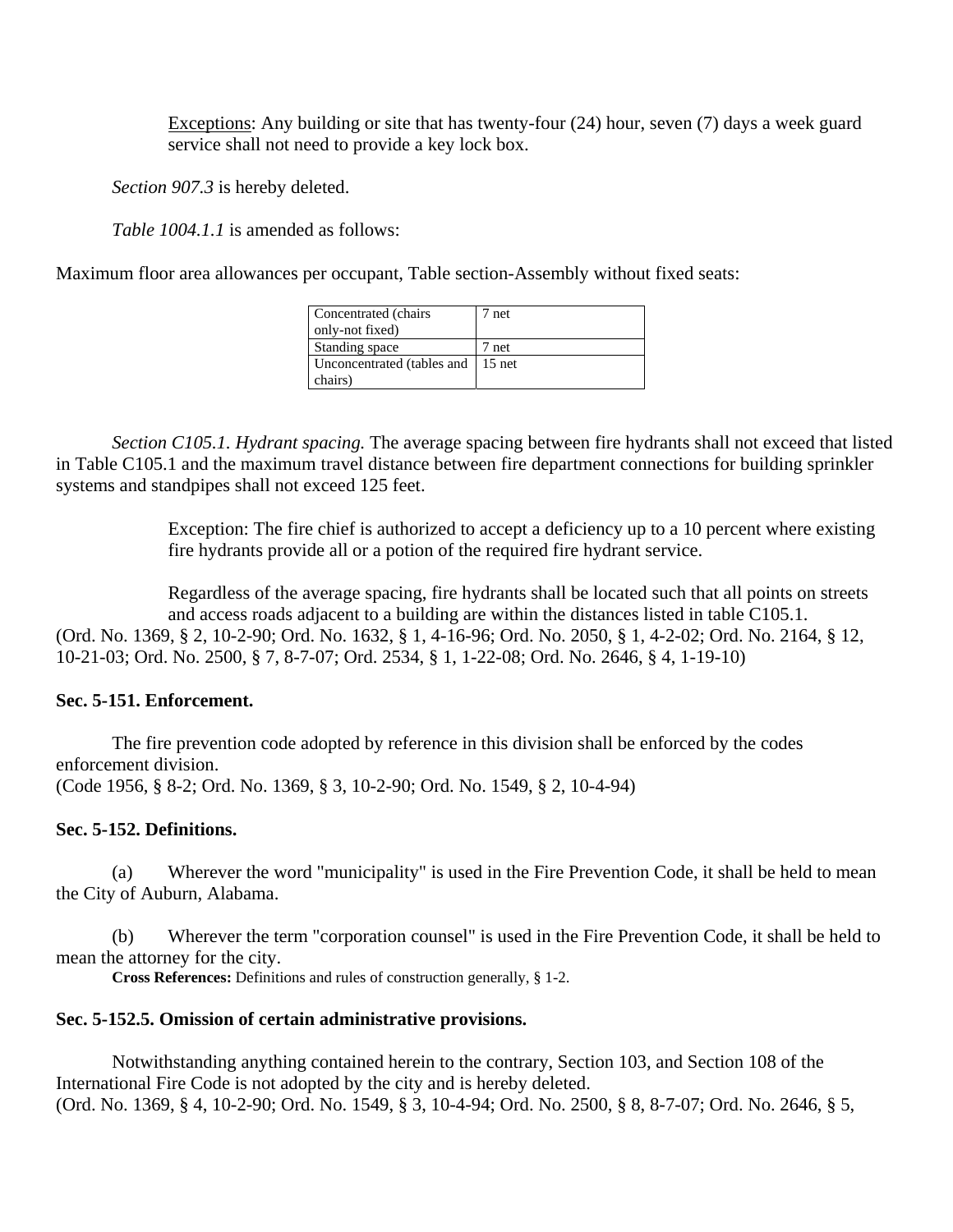1-19-10)

## **Sec. 5-153. Modifications**

The chief inspector of the codes enforcement division shall have the power to modify any of the provisions of the standard fire prevention code adopted by reference in this division upon application in writing by the owner or lessee, or his duly authorized agent, when there are practical difficulties in the way of carrying out the strict letter of such code, provided that the spirit of such code shall be observed, public safety secured, and substantial justice done. The particulars of such modifications when granted or allowed and the decision of the chief codes inspector shall be entered upon the records of the division and a signed copy shall be furnished the applicant.

(Code 1956, § 8-6; Ord. No. 1369, § 5, 10-2-90; Ord. No. 1549, § 4, 10-4-94)

## **Sec. 5-154. New materials, processes or occupancies which may require permits.**

The chief codes inspector of the codes enforcement division shall determine and specify, after giving affected persons an opportunity to be heard, and new materials processes or occupancies, which shall require permits, in addition to these now enumerated in the publication adopted by reference in this division. The chief codes inspector of the codes enforcement division shall post a list in a conspicuous place in his office, and distribute copies thereof to interested persons.

(Code 1956, § 8-8.3; Ord. No. 1369, § 6, 10-2-90; Ord. No. 1549, § 5, 10-4-94)

## **Sec. 5-155. Appeals**

Whenever the codes enforcement division shall disapprove an application or refuse to grant a permit applied for, or when it is claimed that the provisions of the publication adopted by reference in this division do not apply or that the true intent and meaning of such publication have been misconstrued or wrongly interpreted, the applicant may appeal from the codes enforcement division to the board of adjustments and appeals within thirty (30) days from the date of the decision appealed. (Code 1956, § 8-7; Ord. No. 1369, § 7, 10-2-90; Ord. No. 1549, § 4, 10-4-94)

### **Sec. 5-156. Penalty.**

 (a) Any person who shall violate any of the provisions of the publication adopted by reference in this division hereby adopted or fail to comply therewith, or who shall violate or fail to comply with any order made thereunder, or who shall build in violation of any detailed statement of specifications or plans submitted and approved thereunder, or any certificate or permit issued thereunder, and from which no appeal has been taken, or who shall fail to comply with such an order as affirmed or modified by the governing body or by a court of competent jurisdiction, within the time fixed herein, shall severally for each and every such violation and noncompliance respectively, upon conviction be punished as provided in section 1-9 of this Code. The imposition of one penalty for any violation shall not excuse the violation or permit it to continue; and all such persons shall be required to correct or remedy such violations or defects within a reasonable time; and when not otherwise specified, each day that prohibited conditions are maintained shall constitute a separate offense.

 (b) The application of the above penalty shall not be held to prevent the enforced removal of prohibited conditions.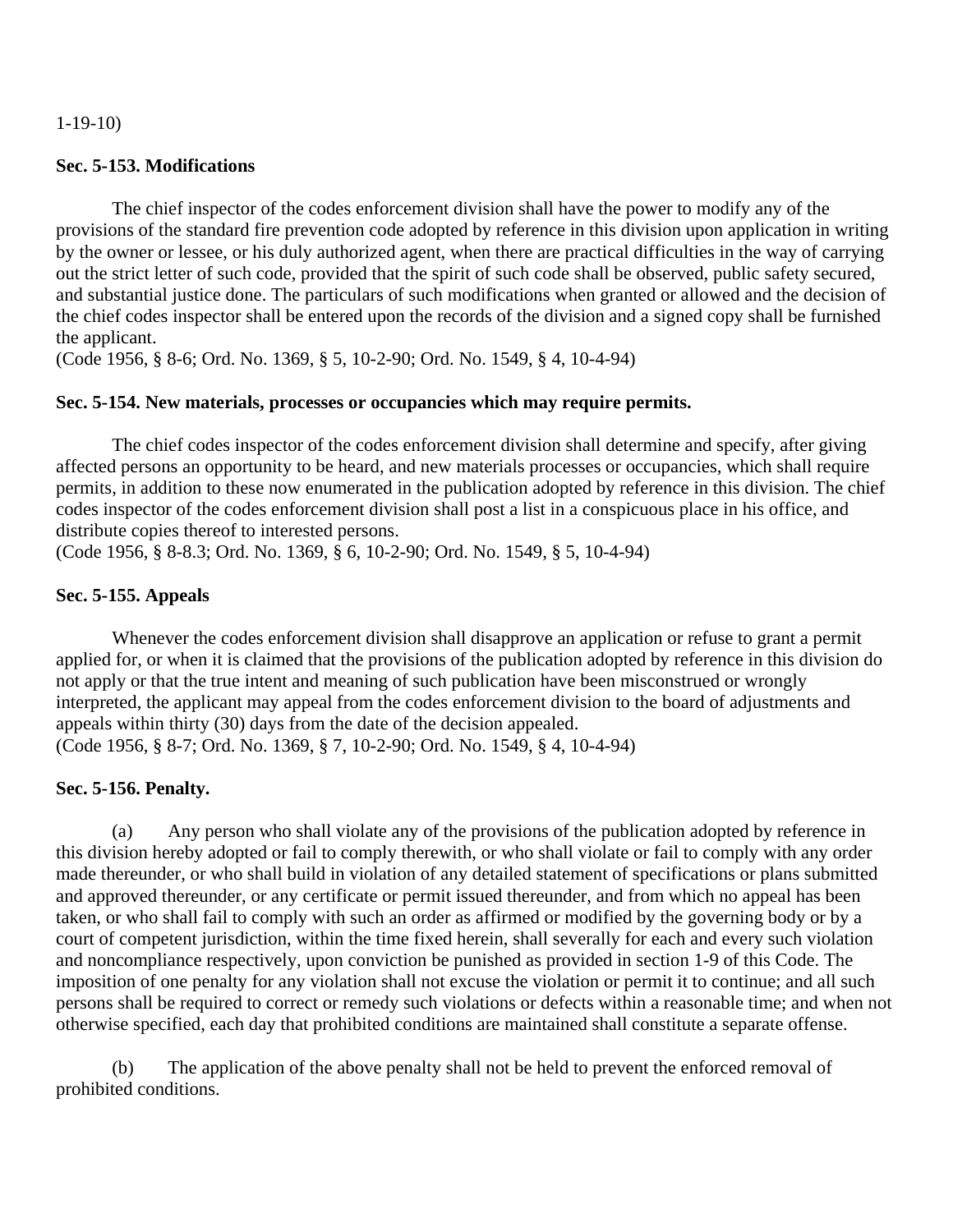(Code 1956, § 8-3; Ord. No. 1369, § 8, 10-2-90)

**Secs. 5-157--5-172. Reserved.**

\_\_\_\_\_\_\_\_\_\_

 $\overline{\phantom{a}}$ 

# **ARTICLE VI.**

# **HOUSING CODE\***

\* **Cross References:** Housing discrimination, § 13-9.

## **Sec. 5-173. Adoption of the International Property Maintenance Code.**

The International Property Maintenance Code, 2009 Edition, recommended by the International Code Council, but deleting Section 103 and Section 111 and those portions which are modified or amended in this article, is hereby adopted and enacted as part of the law of the city and the same shall be known as the International Property Maintenance Code of the city and may be cited as such. (Ord. No. 1094, § 1, 9-7-82; Ord. No. 1370, § 1, 10-2-90; Ord. No. 1684, § 1, 3-4-97; Ord. No. 2205, § 5, 3-16-04; Ord. No. 2500, § 18, 8-7-07; Ord. No. 2646, § 15, 1-19-10) **State Law References:** Adoption by reference, Code of Ala., § 11-45-8.

## **Sec. 5-174. Amendments.**

The International Property Maintenance Code adopted in this article is amended and changed in the following respects:

*Section 302.4 Weeds* is amended as follows:

All Premises and exterior property shall be maintained free from weeds or plant growth in excess of Twelve inches (12"). All noxious weeds shall be prohibited. Weeds shall be defined as all grasses, annual plants and vegetation, other than trees or shrubs provided; however, this term shall not include cultivated flowers or gardens.

Upon failure of the owner or agent having charge of a property to cut and destroy weeds after service of a notice of violation, they shall be subject to prosecution in accordance with Section 106.3 and as prescribed by the authority having jurisdiction. Upon failure to comply with the notice of violation, any duly authorized employee of the jurisdiction or contractor hired by the jurisdiction shall be authorized to enter upon the property in violation and cut and destroy the weeds growing thereon, and the cost of such removal shall be paid by the owner or agent responsible for the property.

*Section 304.14 Insect Screens* is amended as follows:

During the period from January  $1<sup>st</sup>$  to December 31<sup>st</sup>, every door, window and other outside opening required for ventilation of habitable rooms, food preparation areas, food service areas or any areas where products to be included or utilized in food for human consumption are processed, manufactured, packaged or stored, shall be supplied with approved tightly fitting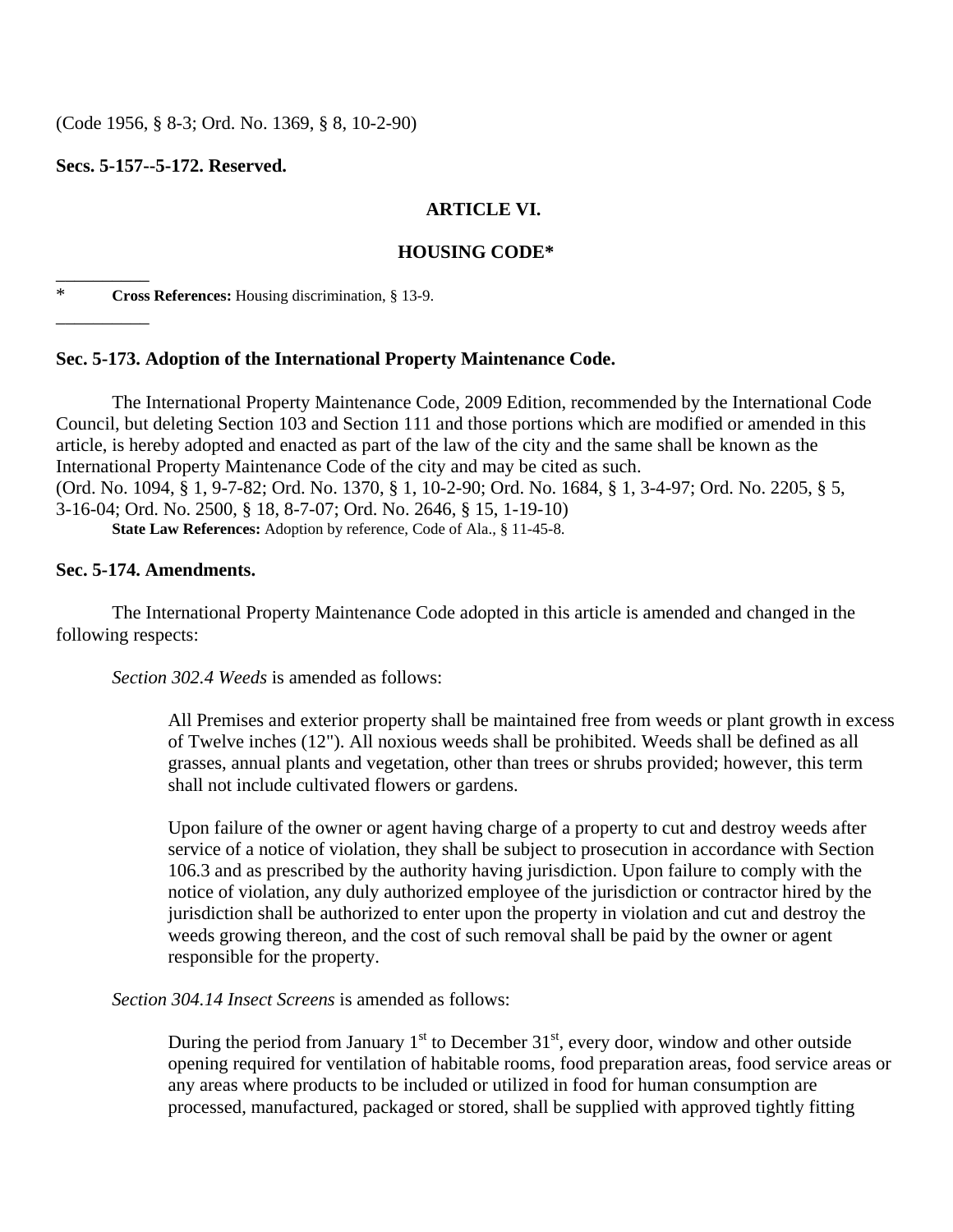screens of not less than 16 mesh per inch (16 mesh per 25 mm) and every swinging door shall have a self-closing device in good working condition.

*Exception:* Screens shall not be required where other approved means, such as air curtains or insect repellant fans, are employed.

*Section 602.3 Heat Supply* is amended as follows:

Every owner and operator of any building who rents, leases or lets one or more dwelling unit, rooming unit, dormitory or guestroom on terms, either expressed or implied, to furnish heat to the occupants thereof shall supply heat during the period from September  $1<sup>st</sup>$  to May  $1<sup>st</sup>$  to maintain a temperature of not less than 68 Degrees F (20 Degrees C) in all habitable rooms, bathrooms and toilet rooms.

## *Exceptions:*

1. When the outdoor temperature is below the winter outdoor design temperature for the locality, maintenance of the minimum room temperature shall not be required provided that the heating system is operating at full design capacity. The winter outdoor design temperature for the locality shall be as indicated in Appendix D of the International Plumbing Code.

2. In areas where the average monthly temperature is above 30 Degrees F (-1 Degree C) a minimum temperature of 65 Degrees F (18 Degree C) shall be maintained.

*Section 604.2 Service* is amended as follows:

The size and usage of appliances and equipment shall serve as a basis for the determining the need for additional facilities in accordance with the currently adopted edition of NFPA 70. Dwelling units shall be served by a three-wire, 120/240 volt, single phase electrical service having a rating of not less than 100 amps.

(Ord. No. 2205, § 6, 3-16-04; Ord. No. 2500, § 19, 8-7-07; Ord. No. 2646, § 16, 1-19-10)

## **Sec. 5-175. Omission of certain administrative provisions.**

Notwithstanding anything contained herein to the contrary, Section 103 and Section 111 of the International Property Maintenance Code is not adopted by the city and is hereby deleted. (Ord. No. 1094, § 3, 9-7-82; Ord. No. 2205, § 7, 3-16-04; Ord. No. 2500, § 20, 8-7-07; Ord. No. 2646, § 17, 1-19-10)

## **Sec. 5-176. Same--Penalties.**

Any person who shall violate any of the provisions of the International Property Maintenance Code adopted in this article or who fail to comply therewith, or who shall violate or fail to comply with any order made thereunder, or who shall build in violation of any detailed statement or specifications or plans submitted and approved thereunder or any certificate or permit issued hereunder and from which no appeal has been taken, or who shall fail to comply with such order as affirmed or modified by the governing body or by a court of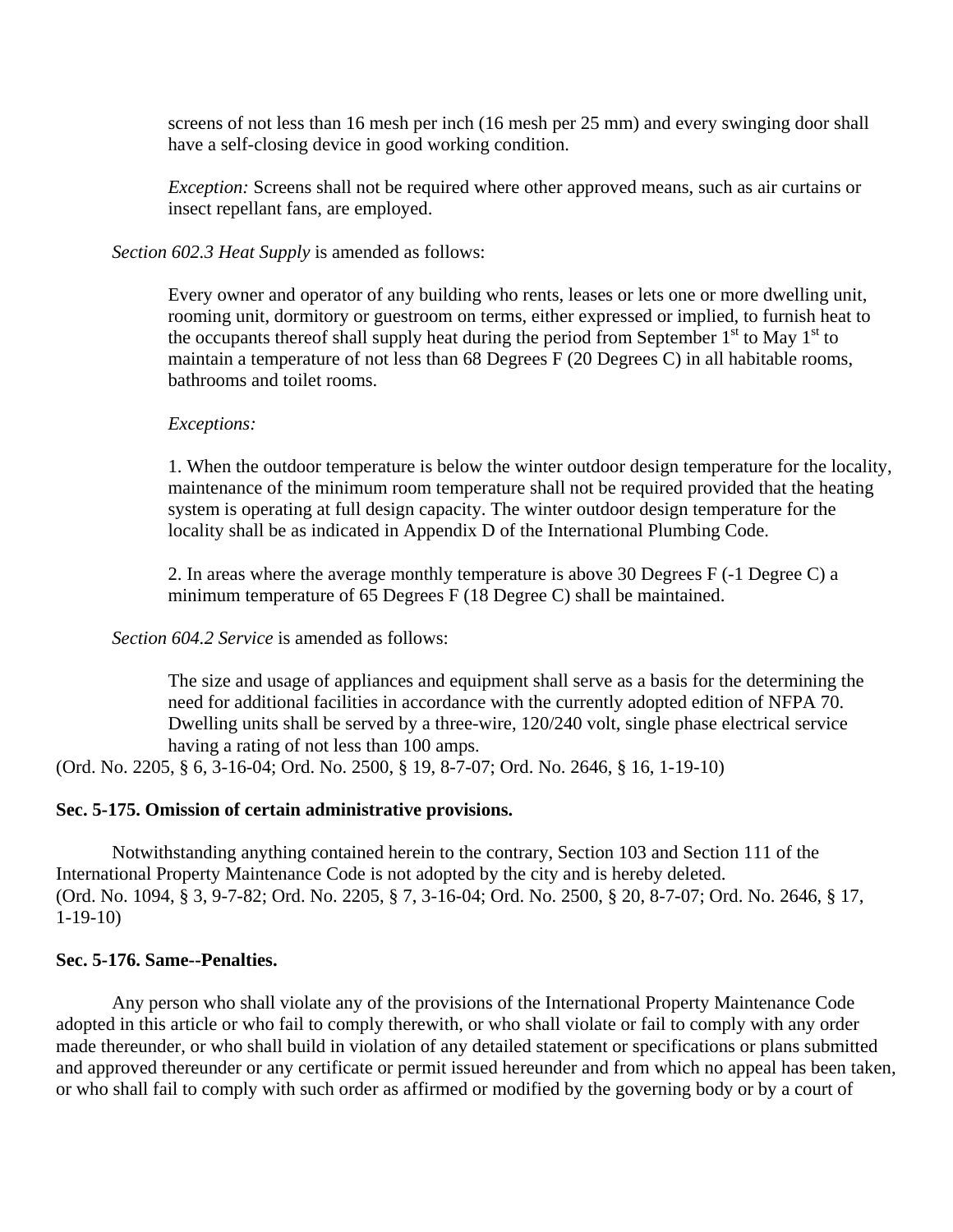competent jurisdiction within the time fixed herein, shall severally for each and every such violation and noncompliance respectively be guilty of a misdemeanor and upon conviction thereof shall be punished as prescribed in section 1-9 of this Code. The imposition of one penalty for violation shall not excuse the violation or permit it to continue. The application of the above penalties shall not be held to prevent the enforced removal of prohibited conditions.

(Ord. No. 1094, § 4, 9-7-82; Ord. No. 2205, § 8, 3-16-04)

**Secs. 5-177--5-192. Reserved.**

## **ARTICLE VII.**

### **MECHANICAL CODE**

### **Sec. 5-193. Adoption of the International Mechanical Code.**

The International Mechanical Code, 2009 Edition, recommended by the International Code Council, Inc., but deleting Section 103 and Section 109 for those portions which are deleted, modified, or amended in this article, is hereby adopted and enacted as part of the law of the city and shall be know as the International Mechanical Code of the city and may be cited as such.

(Ord. No. 1092, § 1, 9-7-82; Ord. No. 1302, § 1, 12-20-88; Ord. No. 1556, § 1, 11-1-94; Ord. No. 1753, § 1, 3-17-98; Ord. No. 2164, § 13, 10-21-03; Ord. No. 2500, § 9, 8-7-07; Ord. No. 2646, § 6, 1-19-10) **State Law References:** Adoption by reference, Code of Ala., § 11-45-8.

#### **Sec. 5-194. Amendments.**

The code adopted in this article is amended and changed in the following respects:

*Section 106.5.2. Fee Schedule,* is amended to read as follows:

The following permit fees shall be charged:

(a) Permit fees:

For issuing each permit . . . . . \$10.00

(b) In addition:

Fee for systems with both heat and air conditioning:

One ton and up to 5 tons or fraction thereof, per ton . . . . . 4.00

Over 5 tons and up to 10 tons or fraction thereof, per ton . . . . . 3.00

Over 10 tons, per ton . . . . . 2.00

Fee for systems with heat only: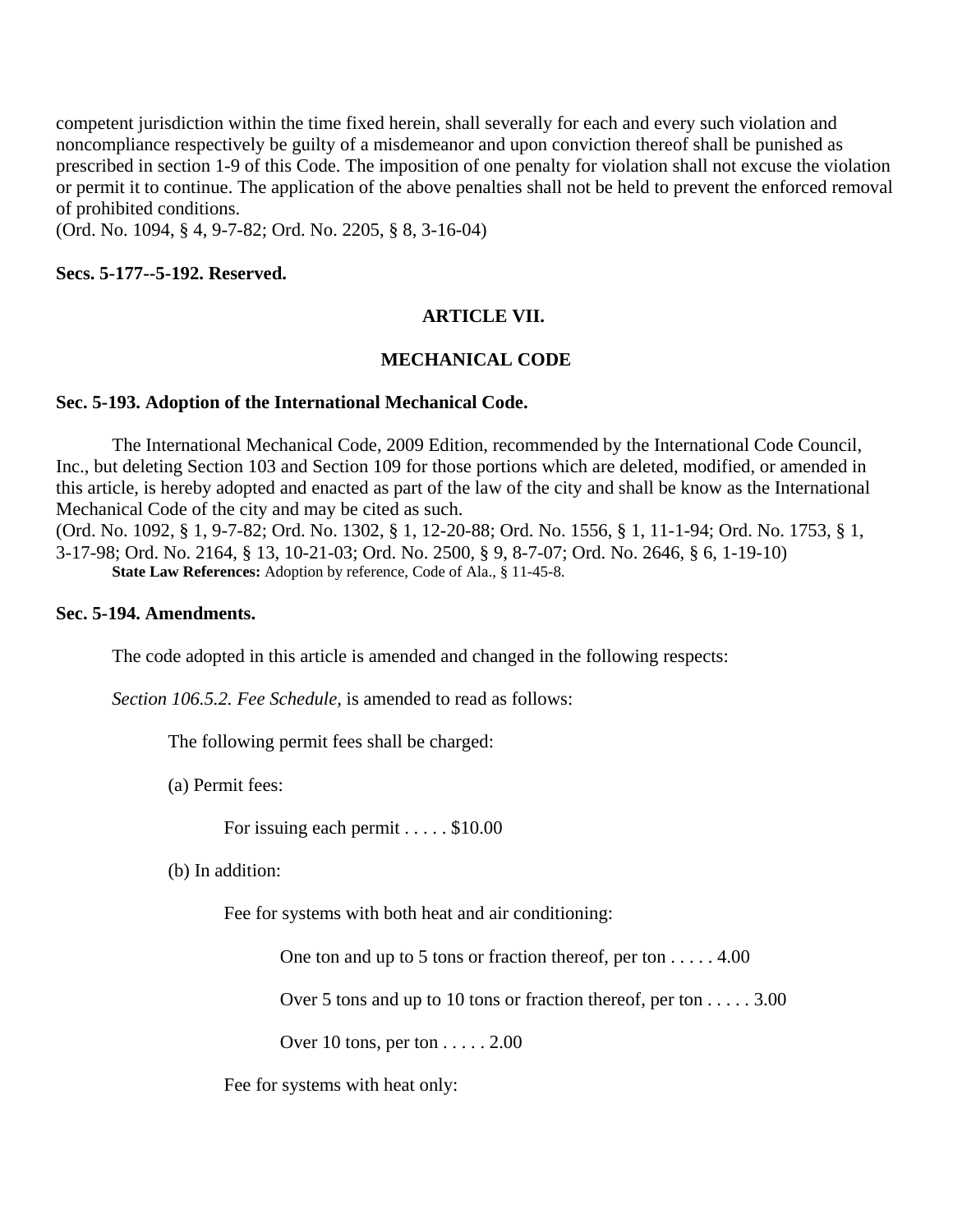Electric Systems, per kw . . . . . 1.00

Gas Systems, per 10,000 BTU . . . . . 2.00

(c) Re-inspection fees:

A contractor will be allowed one (1) inspection and one (1) re-inspection of the same phase of work under the permit issued. The Third  $(3<sup>rd</sup>)$  inspection shall be Twenty-Five Dollars (\$25). All additional inspections shall be One Hundred Dollars (\$100). If an inspection is requested and the building is locked then a re-inspection fee will be charged for the trip.

(Ord. No. 1092, § 2, 9-7-82; Ord. No. 1302, § 2, 12-20-88; Ord. No. 1556, § 2, 11-1-94; Ord. No. 1753, § 2, 3-17-98; Ord. No. 2164, § 14, 10-21-03; Ord. No. 2500, § 10, 8-7-07; Ord. No. 2646, § 7, 1-19-10)

## **Sec. 5-195. Reserved.**

**Editors Note:** Ord. No. 1302, § 3, adopted Dec. 20, 1988, repealed § 5-195, concerning omission of certain administrative provisions of the mechanical code, as derived from Ord. No. 1092, § 3, adopted Sept. 7, 1982.

## **Sec. 5-196. Penalties.**

Any person who shall violate any of the provisions of the code adopted in this article or who shall fail to comply therewith or who shall violate or fail to comply with any order made thereunder, or who shall build in violation of any detailed statement of specifications or plans submitted and approved thereunder, or any certificate or permit issued thereunder, and from which no appeal has been taken or who shall fail to comply with such order as affirmed or modified by the governing body or by a court of competent jurisdiction within the time fixed therein, shall severally for each and every such violation and noncompliance respectively be guilty of a misdemeanor and upon conviction thereof shall be punished as prescribed in section 1-9 of this Code. The imposition of one penalty for violation shall not excuse the violation or permit it to continue. The application of the above penalties shall not be held to prevent the enforced removal of prohibited conditions. (Ord. No. 1092, § 4, 9-7-82)

## **Sec. 5-197. Examination and certification.**

All persons engaged in the heating and air conditioning trade within the corporate limits of the city shall be subject to examination and certification as herein provided and it shall be unlawful for any person to engage in the heating and air conditioning business in the city without first receiving a certificate from the state board of Heating and Air Conditioning Contractors.

(Ord. No. 1302, § 4, 12-20-88; Ord. No. 1556, § 2, 11-1-94)

## **Secs. 5-198--5-212. Reserved.**

# **ARTICLE VIII.**

# **PLUMBING AND GAS\***

\_\_\_\_\_\_\_\_\_\_

\_\_\_\_\_\_\_\_\_\_

\* **Cross References:** Drainage and flood control, Ch. 7; sewers and sewage disposal, Ch. 19.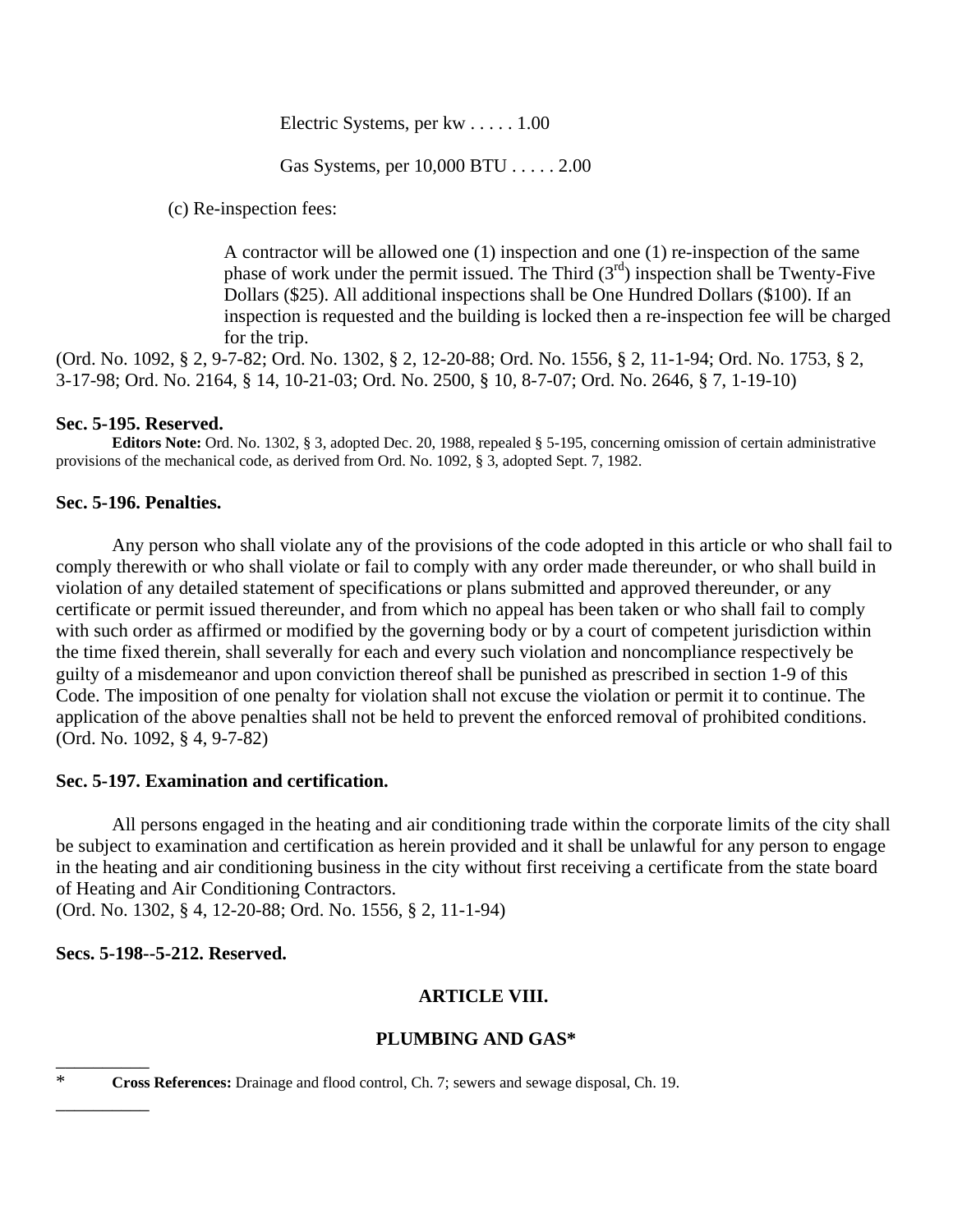## **DIVISION 1.**

## **GENERALLY**

## **Sec. 5-213. Definitions.**

The following words, terms, and phrases, when used in this article, shall have the meaning ascribed to them in this section except where the context clearly indicates a different meaning:

*Certain appliances* shall mean conversion burners, floor furnaces, central heating plants, vented wall furnaces, water heaters and boilers.

*Gas company* shall mean any person distributing gas within the corporate limits of the city, or authorized and proposing to so engage.

*Gas installer* shall mean a person who is concerned with the design, fabrication, installation, testing and operation of a consumer's gas piping and gas appliances including such fuel gases as natural gas, manufactured gas, undiluted liquefied petroleum gases, liquefied petroleum gas, air or mixtures thereof.

*Gas installing* is the design, fabrication, installation, test and operation of gas piping systems extending from the point of delivery to the inlet connections of appliances and the installation and operation of residential and commercial gas appliances using fuel gases such as natural testing gas, manufactured gas, undiluted liquefied petroleum gases, liquefied petroleum gas, air or mixtures thereof.

*Journeyman gas installer* shall mean any individual working for and under a master gas installer as a layout or lead man or doing any skilled work, with or without tools, who performs or causes to be performed the work of installing, maintaining, altering or repairing, for hire, gas piping, apparatus, fixtures or other appliances for carrying or using consumer gas for lighting, heating or other fuel purposes with or without compensation.

*Master gas installer* shall mean a person, who performs the work of installing, maintaining, altering or repairing, for hire, gas piping, apparatus, fixtures or other appliances for carrying or using consumer gas for lighting, heating or other fuel purposes, and who assumes responsible charge and direction of other persons for such gas installing.

*Plumbing* shall mean the practice, materials, and fixtures used in the installation, maintenance, extension, alteration of all piping fixtures, appliances, and appurtenances in connection with any of the following: Sanitary drainage or storm drainage facilities, the venting system and the public or private water supply systems, within or adjacent to any building, structure or conveyance; also the practice and materials used in the installation, maintenance, extension, or alteration of storm water, liquid waste or sewage and water supply systems of any premises to their connection with any point of public disposal or other acceptable terminal. (Code 1956, §§ 5-50, 5-59(a); Ord. No. 1091, §§ 3, 12, 9-7-82)

**Cross References:** Definitions and rules of construction generally, § 1-2.

# **Sec. 5-214. Exemptions.**

(a) The provisions of this article requiring a certificate for working at gas installing shall not apply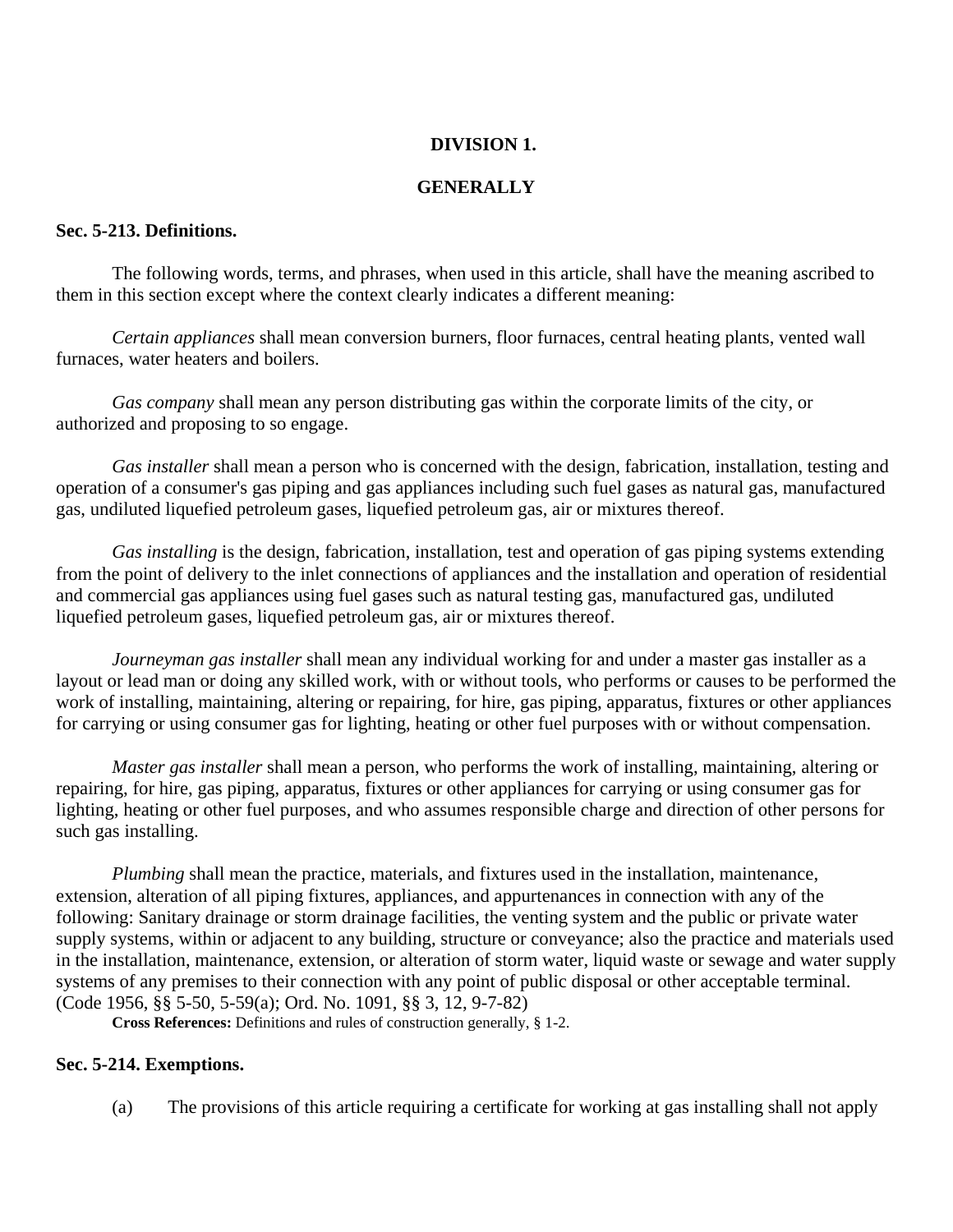to the installation, construction, maintenance or repair of piping for the transmission of fuel gas from the source of supply to the entrance meters on the premises where it is used by gas supply companies.

 (b) Gas installers regularly employed by manufacturing plants or other places of business employing competent gas installers for maintenance purposes may install such gas piping and appliances and do such other gas installing as may be required, provided such work is on the premises and property of the employer and provided such gas installer demonstrates to the building official that he is qualified and receives from the building official a special permit to do such work and pays the fees as required herein.

 (c) Nothing herein contained shall make it unlawful for certified gas fitters to install not exceeding fifteen (15) feet of water pipe per water line connected to such appliances in connection with the installation or replacement of any gas appliance, but in no case will they be permitted to connect to any sanitary fixtures or sanitary lines.

(d), (e) Reserved.

 (f) Private water and disposal systems will not be subject to this article where same are inspected by the health officer.

(Ord. No. 1956, 5-59(b)--(d); Ord. No. 1091, § 12, 9-7-82; Ord. No. 1550, § 1, 10-4-94) **Cross References:** Private sewage disposal systems, § 19-71 et seq.

**Secs. 5-215--5-225. Reserved.**

## **DIVISION 2.**

### **PLUMBING STANDARDS**

### **Sec. 5-226. Adoption of International Plumbing Code.**

The International Plumbing Code, 2009 Edition, recommended by The International Code Council Inc, but deleting Section 103 and Section 109 and those portions which are deleted, modified, repealed or amended in this article, is hereby adopted and enacted as part of the law of the city and the same shall be known as the International Plumbing Code of the city and may be cited as such.

(Ord. No. 1091, § 1, 9-7-82; Ord. No. 1301, § 1, 12-20-88; Ord. No. 1550, § 2, 10-4-94; Ord. No. 1752, § 1, 3-17-98; Ord. No. 2164, § 15, 10-21-03; Ord. No. 2500, § 11, 8-7-07; Ord. No. 2646, § 8, 1-19-10)

**Cross References:** Septic tank construction and use to be in accordance with Standard Plumbing Code, § 19-76. **State Law References:** Adoption by reference, Code of Ala., § 11-45-8.

### **Sec. 5-227. Reserved.**

**Editors Note:** Ord. No. 1633, § 1, adopted Apr. 16, 1996, repealed § 5-227, Amendments, derived from Ord. No. 1477, § 1, adopted May 18, 1993; and Ord. No. 1550, § 3, adopted Oct. 4, 1994.

### **Sec. 5-228. Enforcement officer.**

There is hereby established a unit of administration of the city to be called plumbing inspection. Subject to the supervision and control of the city manager, the duties of plumbing inspection shall be carried out and the plumbing code adopted by this division, enforced by the building official or his designated agent. The building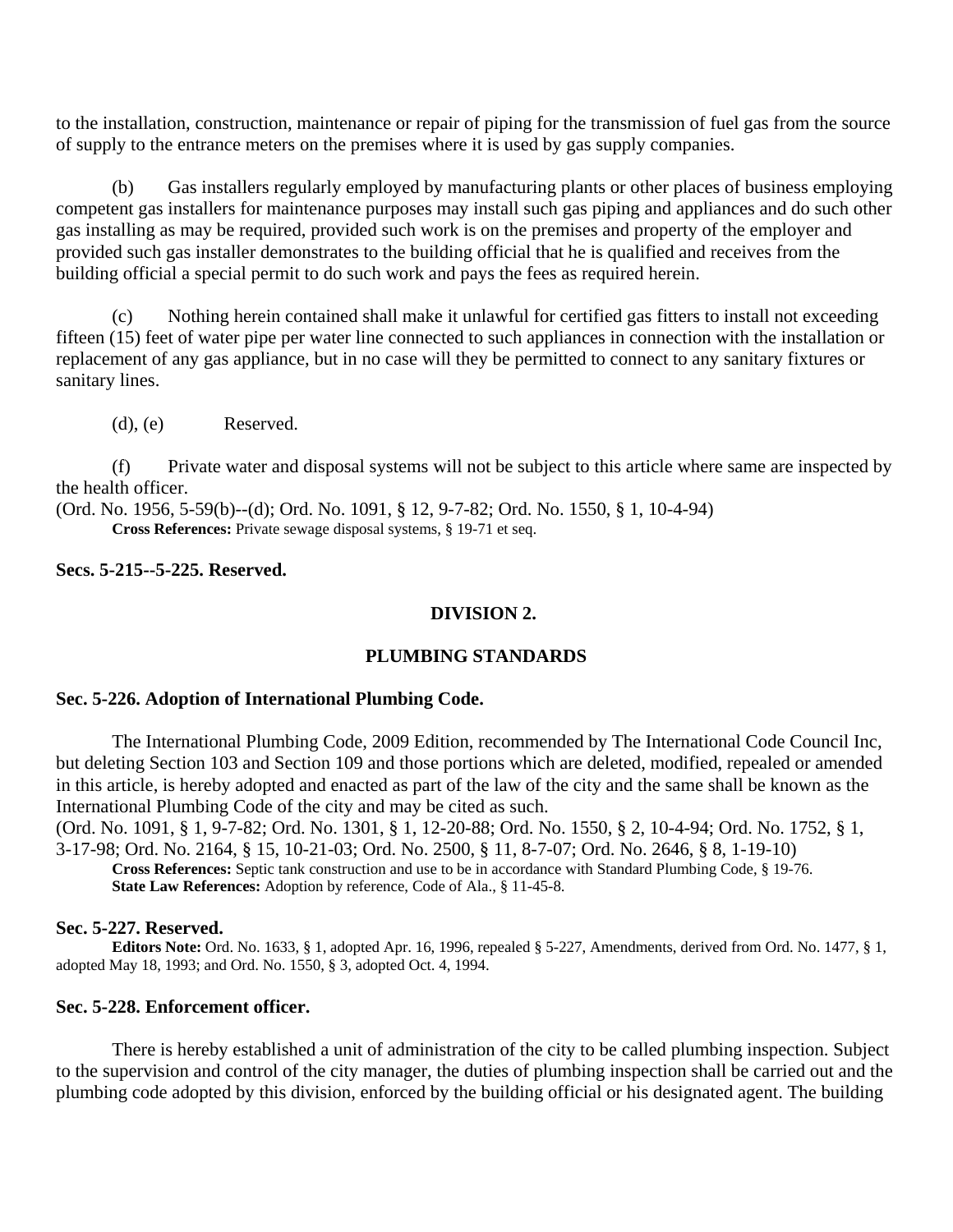official or his designated agent shall be known as the plumbing official. (Ord. No. 1091, § 4, 9-7-82)

## **Sec. 5-229. Amendments.**

The code adopted in this article is amended and changed in the following respects:

The following sections of the International Plumbing Code 2009 Edition are amended to read as follows:

*Section 106.6.2 Fee Schedule,*

(a) It shall be unlawful for any person to make or cause to be made by connection, either a new or a previous disconnect to any plumbing work without first having obtained from the building official a permit for such work, as established in this division, authorizing such connection.

(b) Before any such permit is issued, the following fees shall be paid to the City by the person making the permit application for the permit:

Permit fees:

For issuing each permit . . . . . \$10.00

Plus the following when provided:

For each plumbing fixture, floor drain or trap, including water and drainage piping . . . . . 2.50

For each house sewer . . . . . 5.00

For each house sewer having to be replaced or repaired . . . . . 5.00

For each cesspool . . . . . 5.00

For each septic tank and seepage pit or drain field . . . . . 10.00

For each water heater and/or vent . . . . . 2.50

For installation, alteration, or repair of water piping and/or water treating equipment . . . . . 5.00

For repair or alteration of drainage or vent piping . . . . . 5.00

For vacuum breakers or backflow protection devices installed subsequent to the installation of the piping or equipment served:

 $1 \text{ to } 5 \ldots 2.50$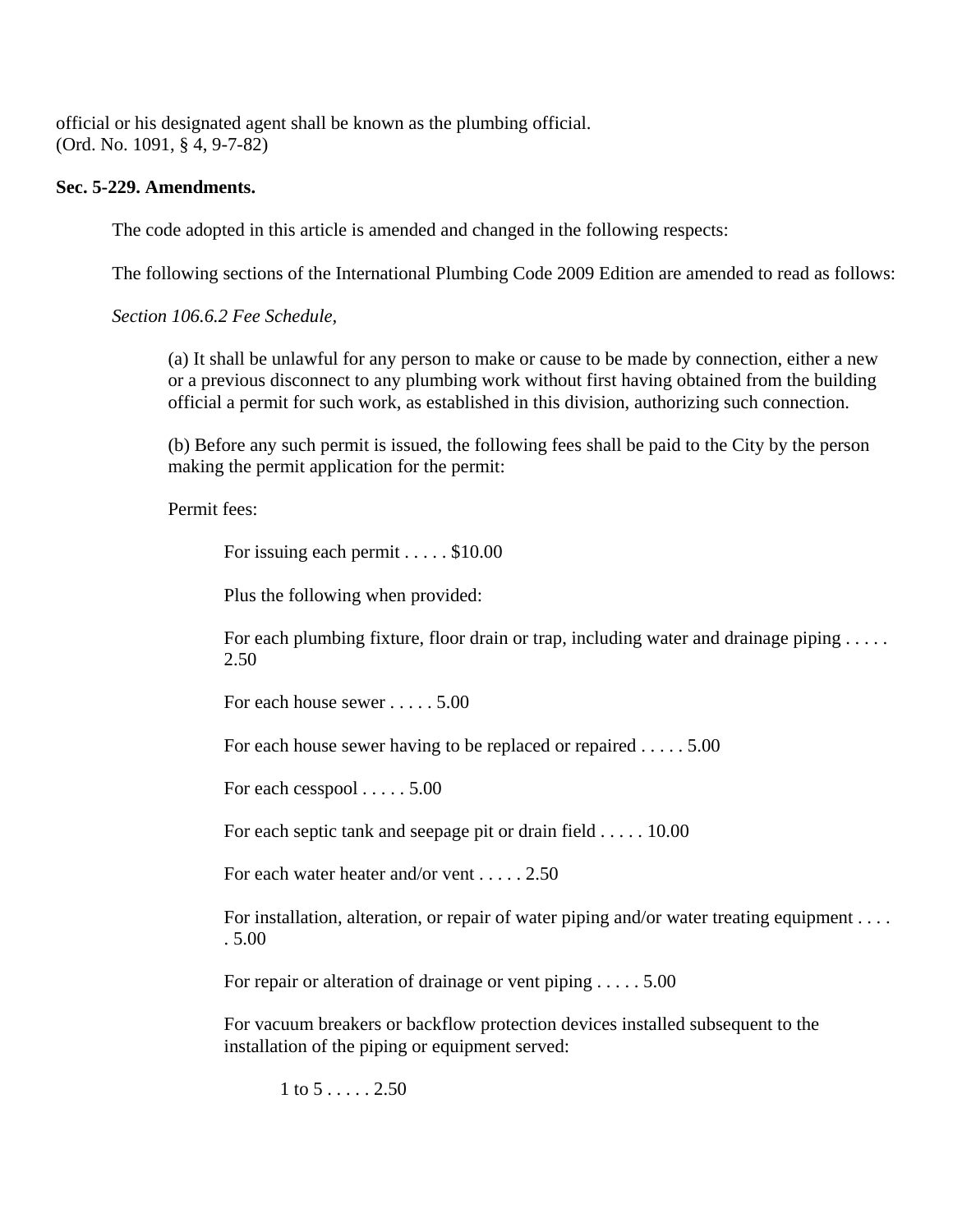over 5, each . . . . . 1.50

(c) Inspection fees for repairing plumbing work of existing buildings or replacing plumbing destroyed by disaster shall be the same as for new work.

(d) Re-inspection fees: A contractor will be allowed one (1) inspection and one (1) re-inspection of the same phase of work under the permit issued. The Third  $(3<sup>rd</sup>)$  inspection shall be Twenty-Five Dollars (\$25). All additional inspections shall be One Hundred Dollars (\$100). If an inspection is requested and the building is locked then a re-inspection fee will be charged for the trip.

*Section 1003.3.4 Grease interceptors and automatic grease removal devices.* Grease interceptors and grease removal devices shall meet the requirements of the Water Resource Management Design and Construction Manual and the City of Auburn Standard Details.

*Section 1003.4.2 Oil separator Design.* Oil separators shall comply with the Water Resource Management Design and Construction Manual and the City of Auburn Standard Details.

*Section 1003.5 Sand Interceptors.* Sand Interceptors shall comply with the Water Resource Management Design and Construction Manual and the City of Auburn Standard Details. (Ord. No. 1091, § 13, 9-7-82; Ord. No. 1301, § 3, 12-20-88; Ord. No. 2164, § 16, 10-21-03; Ord. No. 2500, § 12, 8-7-07; Ord. No. 2646, § 9, 1-19-10) **State Law References:** Fees authorized, Code of Ala., § 11-43-59.

### **Sec. 5-230. Certificate of occupancy.**

The building official shall issue a certificate of occupancy at the completion of the work for which a plumbing permit has been issued, if, after inspection, it is found that such work complies with the provisions of this division; however, such certificate of occupancy may be withheld pending completion of related areas of work (gas, electrical, building) at the same location. (Ord. No. 1091, § 15, 9-7-82)

## **Sec. 5-231. Civil liability of city.**

This division shall not be construed as imposing upon the city any liability or responsibility from damages to any person injured by any defect in any plumbing work mentioned herein, or by installation thereof, nor shall the city or any official or employee thereof be held as assuming any such liability or responsibility by reason of the inspection authorized hereunder or the certificate of occupancy issued by the building official. (Ord. No. 1091, § 18, 9-7-82)

## **Sec. 5-232. Penalty.**

Any person who shall violate any of the provisions of the publication adopted by reference in this division or who shall fail to comply therewith, or who shall violate or fail to comply with any order made thereunder, or who shall build in violation of any detailed statement or specifications or plans submitted and approved thereunder, or any certificate or permit issued thereunder, and from which no appeal has been taken or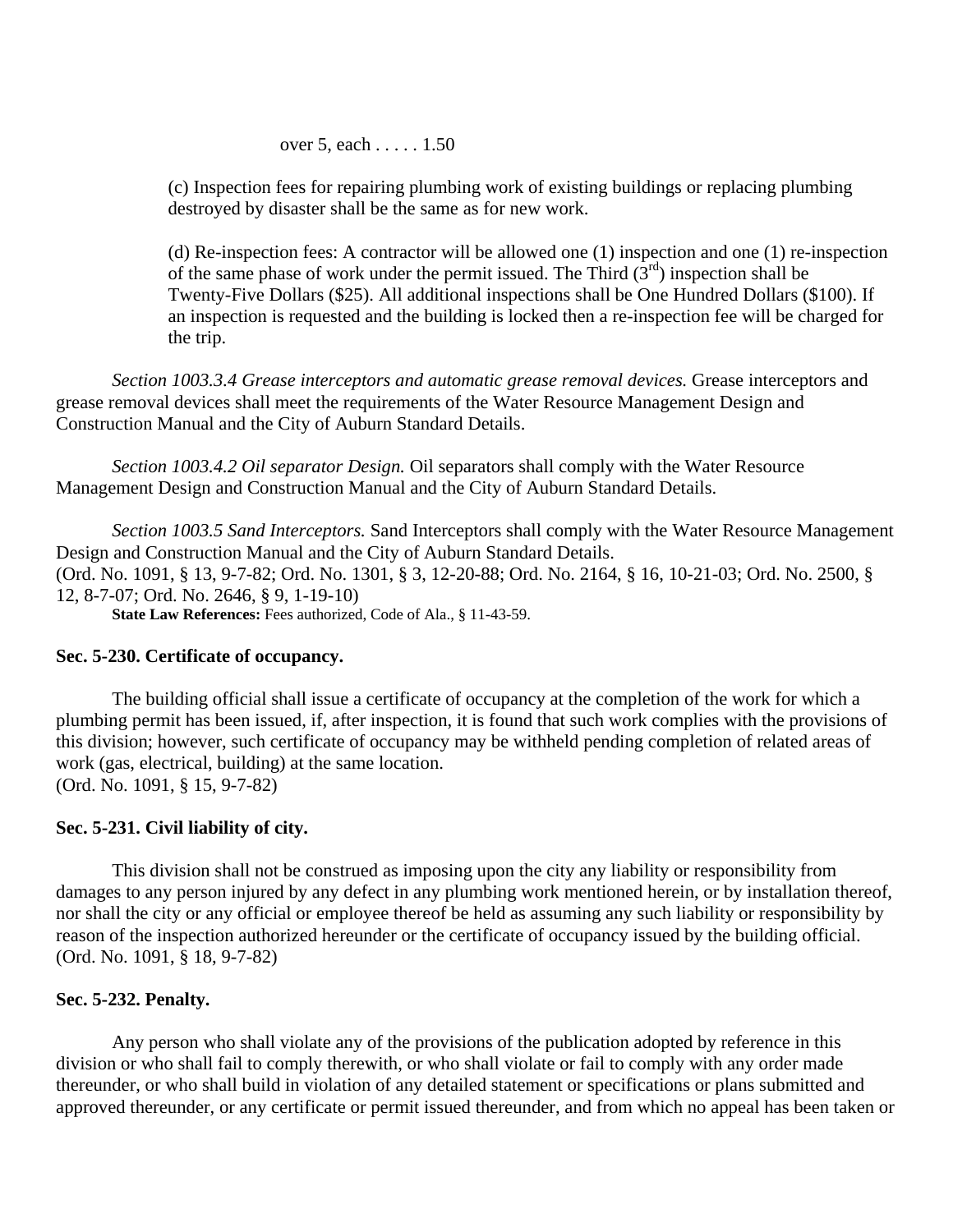who shall fail to comply with such order as affirmed or modified by the governing body or by a court of competent jurisdiction within the time fixed therein, shall severally for each and every such violation and noncompliance respectively be guilty of a misdemeanor and upon conviction thereof shall be punished as provided in section 1-9 of this Code. The imposition of one penalty for violation shall not excuse the violation or permit it to continue. The application of the above penalties shall not be held to prevent the enforced removal of prohibited conditions.

(Ord. No. 1091, § 17, 9-7-82)

### **Secs. 5-233--5-243. Reserved.**

## **DIVISION 3.**

### **GAS STANDARDS**

### **Sec. 5-244. Adoption of the International Fuel Gas Code.**

The International Fuel Gas Code, 2009 Edition, recommended by the International Code Council, Inc., but deleting Section 109 and those portions which are deleted, modified, or amended in this article, is hereby adopted and enacted as part of the law of the city and the same shall be known as the International Fuel Gas Code of the city and may be cited as such.

(Ord. No. 1093, § 1, 9-7-82; Ord. No. 1303, § 1, 12-20-88; Ord. No. 1551, § 1, 10-4-94; Ord. No. 1754, § 1, 3-17-98; Ord. No. 2164, § 1, 10-21-03; Ord. No. 2500, § 13, 8-7-07; Ord. No. 2646, § 10, 1-19-10) **State Law References:** Adoption by reference, Code of Ala., § 11-45-8.

## **Sec. 5-245. Reserved.**

**Editors Note:** Ord. No. 1303, § 2, adopted Dec. 20, 1988, repealed § 5-245, concerning amendments to the gas code, as derived from Ord. No. 1093, § 3, adopted Sept. 7, 1982.

### **Sec. 5-246. Amendments.**

The International Fuel Gas Code adopted in this article is amended and changed in the following respects:

*Section 106.6.2, Fee Schedule,* is amended to include the following fee schedule:

The fees which shall be charged for gas permits shall be as follows:

(1) For issuing each permit  $\dots$  . \$5.00

In addition:

For each gas piping system, per outlet . . . . . 4.00

(2) The inspection fee for repairing gas installations of old houses and replacing piping destroyed by disaster shall be the same as for new work. The fees for fixtures or apparatus not covered therein shall be set by the city manager subject to approval by the governing body.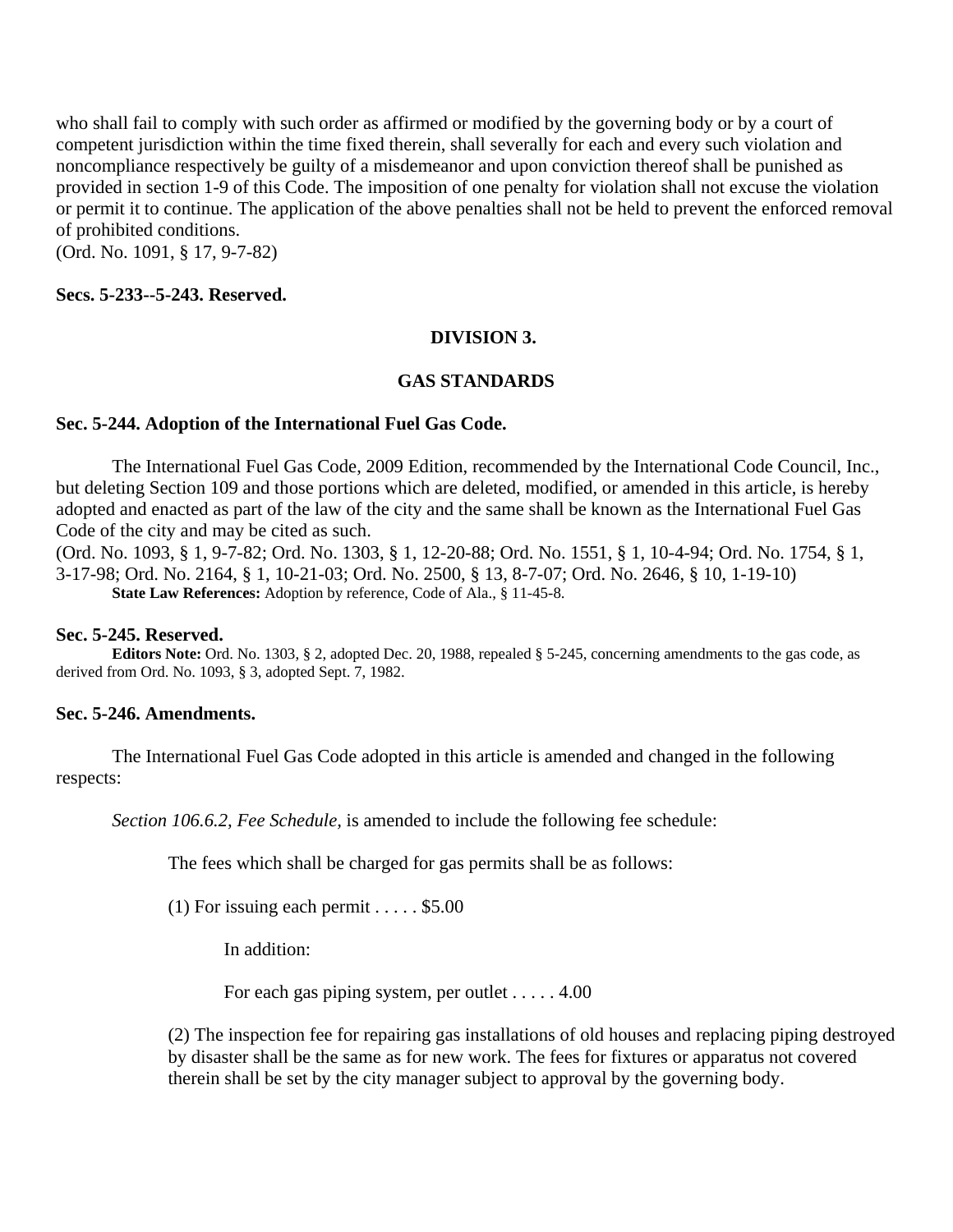(3) A permit for the installation of replacement fixtures shall be issued without charge if the installation does not disturb gas piping.

(4) Re-inspection fees: A contractor will be allowed one (1) inspection and one (1) re-inspection of the same phase of work under the permit issued. The third  $(3<sup>rd</sup>)$  inspection shall be Twenty-Five Dollars (\$25). All additional inspections shall be One Hundred Dollars (\$100). If an inspection is requested and the building is locked then a re-inspection fee will be charged for the trip.

(Ord. No. 1093, § 2, 9-7-82; Ord. No. 1303, § 3, 12-20-88; Ord. No. 2164, § 17, 10-21-03; Ord. No. 2500, § 14, 8-7-07; Ord. No. 2646, § 11, 1-19-10)

## **Sec. 5-247. Certificate of occupancy.**

The building official shall issue a certificate of occupancy at the completion of the work for which a gas-installing permit has been issued, if after inspection it is found that such work complies with the provisions of this article. However, such certificate may be withheld pending completion of related areas of work (plumbing, electrical, building) at the same location. (Code 1956, § 5-62)

### **Sec. 5-248. Penalty.**

Any person who shall violate any of the provisions of the publication adopted by reference in this division or who shall fail to comply therewith, or who shall violate or fail to comply with any order made thereunder, or who shall build in violation of any detailed statement of specifications or plans submitted and approved thereunder, or any certificate or permit issued thereunder, and from which no appeal has been taken or who shall fail to comply with such order as affirmed or modified by the governing body or by a court of competent jurisdiction within the time fixed therein, shall severally for each and every such violation and noncompliance respectively be guilty of a misdemeanor and upon conviction thereof shall be punished as provided in section 1-9 of this Code. The imposition of one penalty for violation shall not excuse the violation or permit it to continue. The application of the above penalties shall not be held to prevent the enforced removal of prohibited conditions.

(Ord. No. 1093, § 4, 9-7-82)

**Secs. 5-249--5-259. Reserved.**

### **DIVISION 4.**

### **PLUMBERS AND GAS INSTALLERS**

## **Part A.**

#### **General Provisions**

## **Sec. 5-260. Use of plumber or gas fitter required.**

(a) Plumbing work shall at all times be done and performed under the general direction and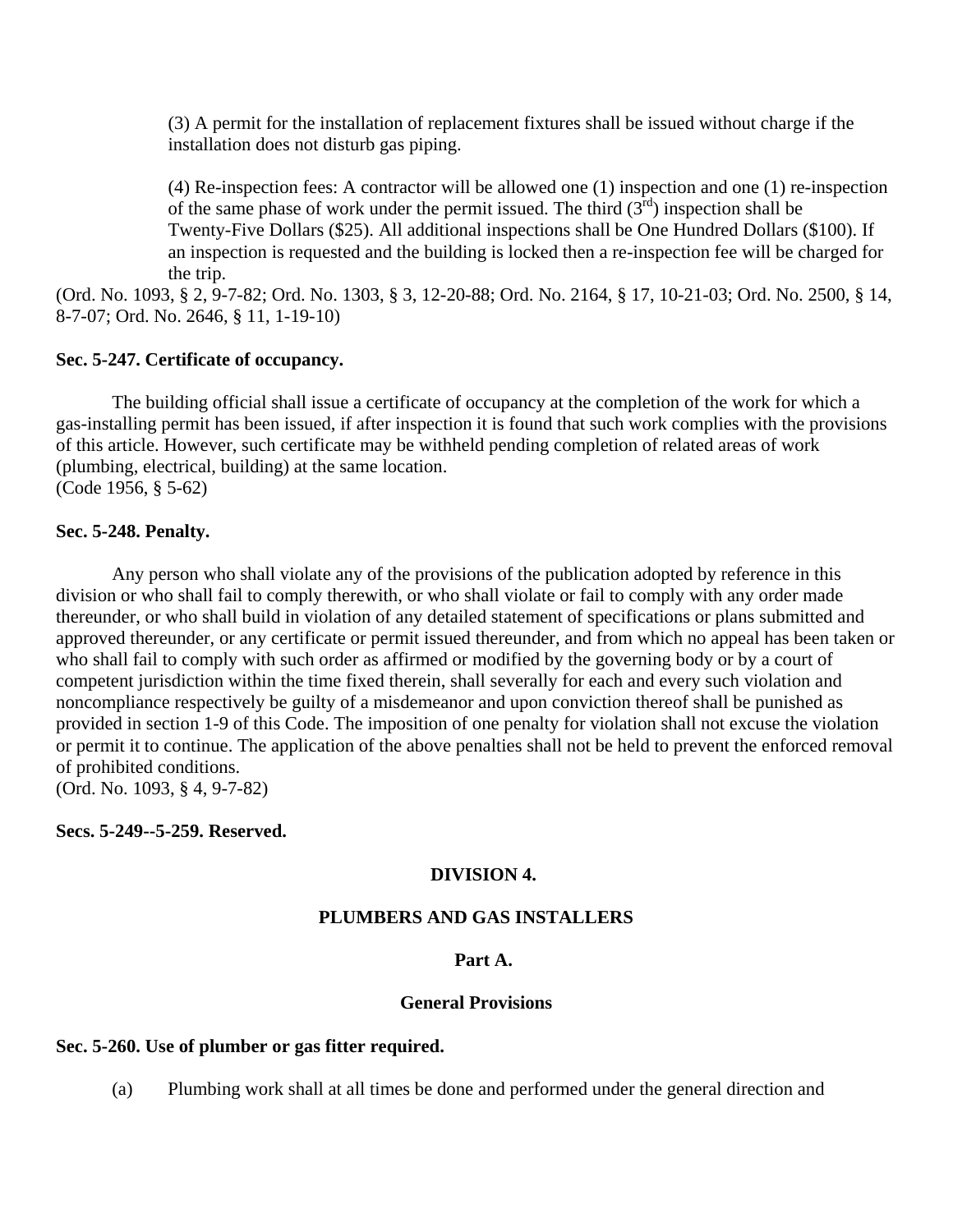supervision of a master plumber and the performance of any such work shall be done by or under the direct physical supervision of a master or journeyman plumber. No master plumber shall send any person on any job requiring a certificate in the capacity of a plumber without such person being in the possession of a certificate issued by the Alabama Plumbers and Gas Fitters Examining Board.

 (b) All gas installing work shall at all times be done and performed under the general direction and supervision of a gas fitter and the performance of any such work shall be done by or under the direct physical supervision of a master gas fitter. No master gas fitter shall send any person on any job requiring a certificate in the capacity of gas fitter without such person being in the possession of a certificate issued by the Alabama Plumbers and Gas Fitters Examining Board.

(Code 1956, § 5-61; Ord. No. 1091, § 14, 9-7-82; Ord. No. 1301, § 4, 12-20-88; Ord. No. 1303, § 4, 12-20-88)

# **Sec. 5-261. License and bond for plumbers.**

 (a) Every person engaged as a plumbing contractor in the business of plumbing and drainlaying in the city shall apply for and shall be issued a license upon the applicant's paying the license fee and furnishing bond in the sum of five thousand dollars (\$5,000.00). However, such person shall be certified as a master plumber and gas installer or shall have in his employment continuously during the period for which the license is issued, a person who is so certified. All such licenses shall expire annually on the December 31.

 (b) The bond required by this section shall be that of a surety company authorized to do business in the city and shall be approved by the city attorney. It shall be made payable to the city and shall be conditioned that the person engaged in the plumbing business will faithfully observe all the laws pertaining to plumbing, drainlaying, blasting, and excavating; that the governing body shall be indemnified and saved harmless from all claims arising from negligence of such person engaged in the plumbing business, or by any other unfaithful or inadequate work done either by such person or his agents or employees, and that such person will maintain in a safe condition for a period of one year all ditches and excavations which may be opened in the performance of any plumbing work, and further that all dirt and other material excavated will be replaced in a good condition with similar materials. Where such excavation is made in an unpaved street, or any street paved with dirt or macadam, the word "street" as herein used, shall apply to sidewalks, curbs, gutters, and street paving. (Ord. No. 1091, § 10, 9-7-82)

**Cross References:** Streets and sidewalks, Ch. 21.

# **Sec. 5-262. License and bond for gas installers.**

 (a) Every person engaged as a gas installer contractor in the business of gas installing in the city shall apply for and shall be issued a license upon the applicant's paying the license fee and furnishing bond in the sum of five thousand dollars (\$5,000.00); however, such person shall be certified by the Alabama Plumbers and Gas Fitters Examining Board as a master gas installer or shall have in his employment, continually during the period for which the license is issued, a person who is so certified. All such licenses shall expire annually on December 31.

 (b) The bond required by this section shall be that of a surety company authorized to do business in the city and shall be approved by the city attorney; it shall be made payable to the city and shall be conditioned that the gas installer shall indemnify and save harmless the city, its officers and members, of and from all accidents and damages caused by any negligence on the part of the gas installer or by any unfaithful, imperfect or inadequate work done by him and also to indemnify the city for failure of the gas installer to replace and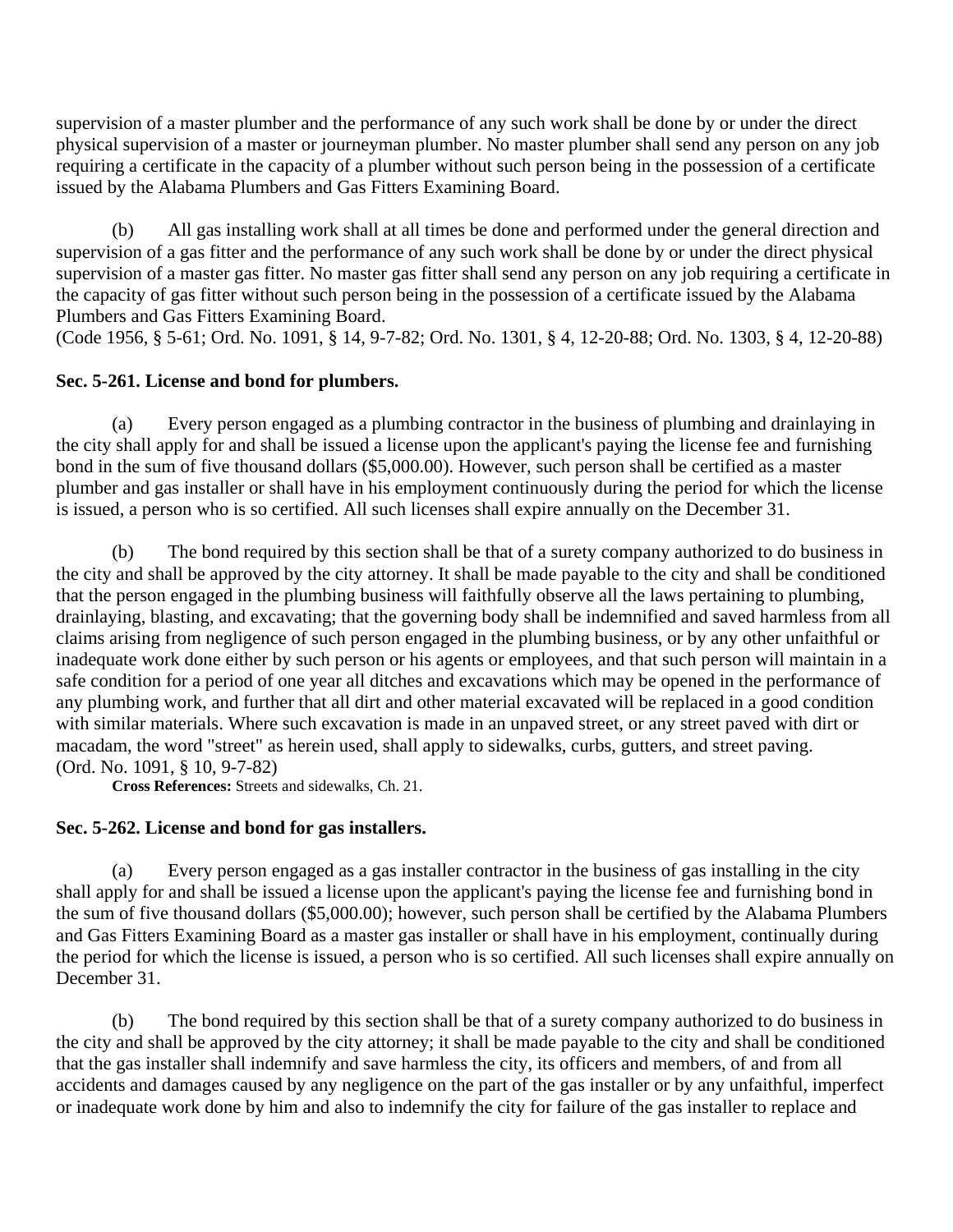restore the streets, sidewalks, pavements and earth over any opening the gas installer may have made, to as good state and condition as the same before such opening was made; provided however, that this bond may be made to cover plumbing if so certified. Similarly, a plumber's bond shall cover gas installing. (Code 1956, § 5-57)

**Editors Note:** Ord. No. 1301, adopted Dec. 20, 1988, repealed provisions pertaining to the board of plumbing examiners and added provisions designating the state plumbers and gas fitters examining board as the certifying agency for plumbers and gas installers; hence, in keeping with the intent of Ord. No. 1301 and pursuant to § 16 thereof repealing portions of the Code inconsistent therewith, reference to the "board of plumbing examiners" has been changed to "Alabama Plumbers and Gas Fitters Examining Board" by the editor, with permission of the city.

### **Secs. 5-263--5-265. Reserved.**

**Editors Note:** Ord. No. 1301, §§ 5--7, adopted Dec. 20, 1988, repealed §§ 5-263--5-265, pertaining to the board of plumbing examiners, as derived from Code 1956, § 5-63; and Ord. No. 1091, §§ 5, 9, 16, adopted Sept. 7, 1982.

### **Secs. 5-266--5-276. Reserved.**

#### **Part B.**

### **Certification**

### **Sec. 5-277. Required.**

 (a) All persons engaged in or working at the business of plumbing work within the corporation limits of the city shall be subject to certification as herein provided; and it shall be unlawful for any person to engage in business in the city as a master plumber without first receiving a certificate from the Alabama Plumbers and Gas Fitters Examining Board.

 (b) All persons engaged in or working at the business of gas installing within the limits of the city or its police jurisdiction shall be subject to examination and certification as herein provided and it shall be unlawful for any person to engage in the business of gas installing in the city or its police jurisdiction either as a master gas installer or as a journeyman gas installer without first receiving a certificate from board of plumbing examiners.

(Code 1956, § 5-53; Ord. No. 1091, § 6, 9-7-82; Ord. No. 1301, § 8, 12-20-88)

#### **Sec. 5-278. Application.**

 (a) Any person desiring to engage in or work at the plumbing trade either as a master plumber or as a journeyman plumber shall make application to the Alabama Plumbers and Gas Fitters Examining Board at such time and place as the board may direct.

 (b) Any person desiring to engage in or work at the business of gas fitting either as a master gas fitter or as a journeyman gas fitter shall make application to the Alabama Plumbers and Gas Fitters Examining Board at such time and place as the board may direct. (Code 1956, § 5-54; Ord. No. 1091, § 7(a), 9-7-82; Ord. No. 1301, § 9, 12-20-88; Ord. No. 1303, § 6, 12-20-88)

#### **Secs. 5-279--5-284. Reserved.**

**Editors Note:** Ord. No. 1301, §§ 10--15, adopted Dec. 20, 1988, repealed §§ 5-279--5-284. Such sections pertained to examination of master and journeyman plumbers and gas installers, and certification and renewal fees, as derived from Code 1956, §